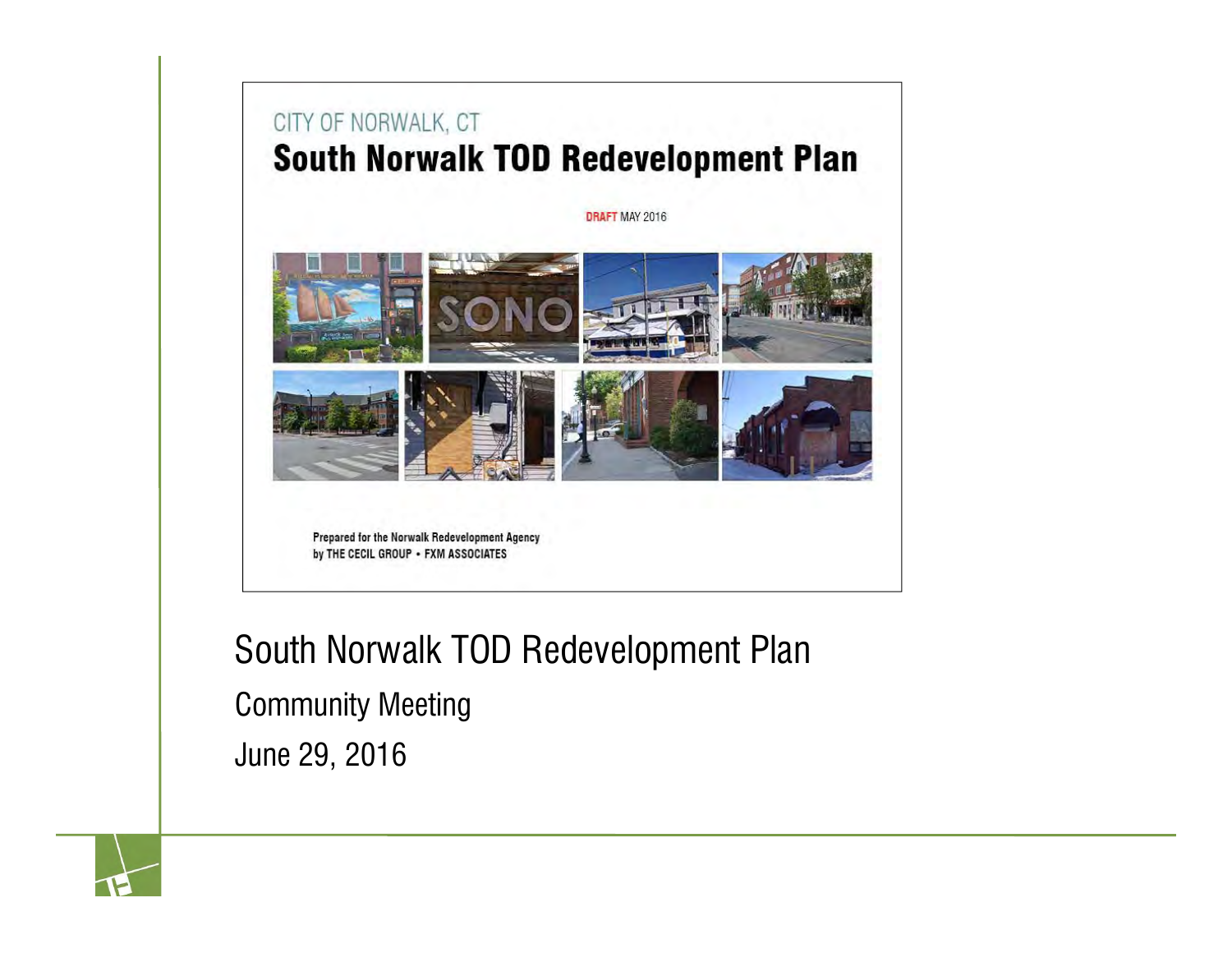#### **Agenda**

- e<br>S Define a Redevelopment Plan
- Review Transit-Oriented Development and the *TOD Strategy*
- Review Draft *South Norwalk TOD Redevelopment Plan*
	- **-** Redevelopment Area
	- $\Box$ Purpose and Goals
	- $\overline{\phantom{a}}$ Implementation
	- **Proposed Design Guidelines**

#### **Presenters**

- **Tim Sheehan, Norwalk Redevelopment Authority**
- $\Box$ Emily Keys Innes AICP LEED AP ND, The Cecil Group

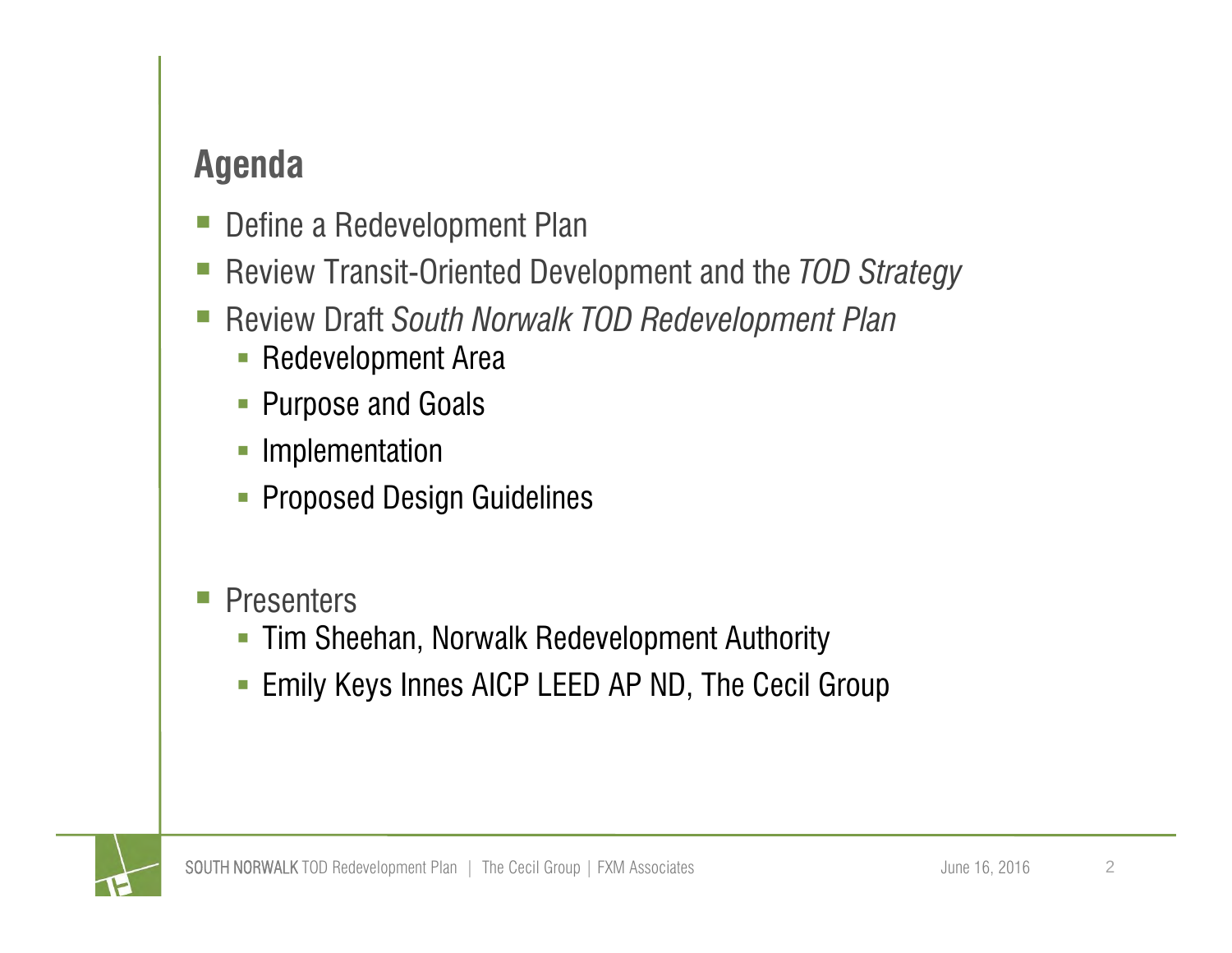#### **Define a Redevelopment Plan**

# **What a Redevelopment Plan does…**

- Ξ Conveys to the public the City's specific developmental goals and objectives for a geographic area based on uses, density, and design
- Ξ Empowers the Redevelopment Agency to implement plan recommendations in accordance with the state statutory provisions and findings
- Responds to, and is informed by, existing land use policies, ordinances and regulations that govern development within the redevelopment area
- Communicates approved land use policies to the public
- Ξ Examines the potential of new development through the lens of existing land use by specific reference
- Ξ May recommend increasing the number or density of housing units in a specific plan area as an objective

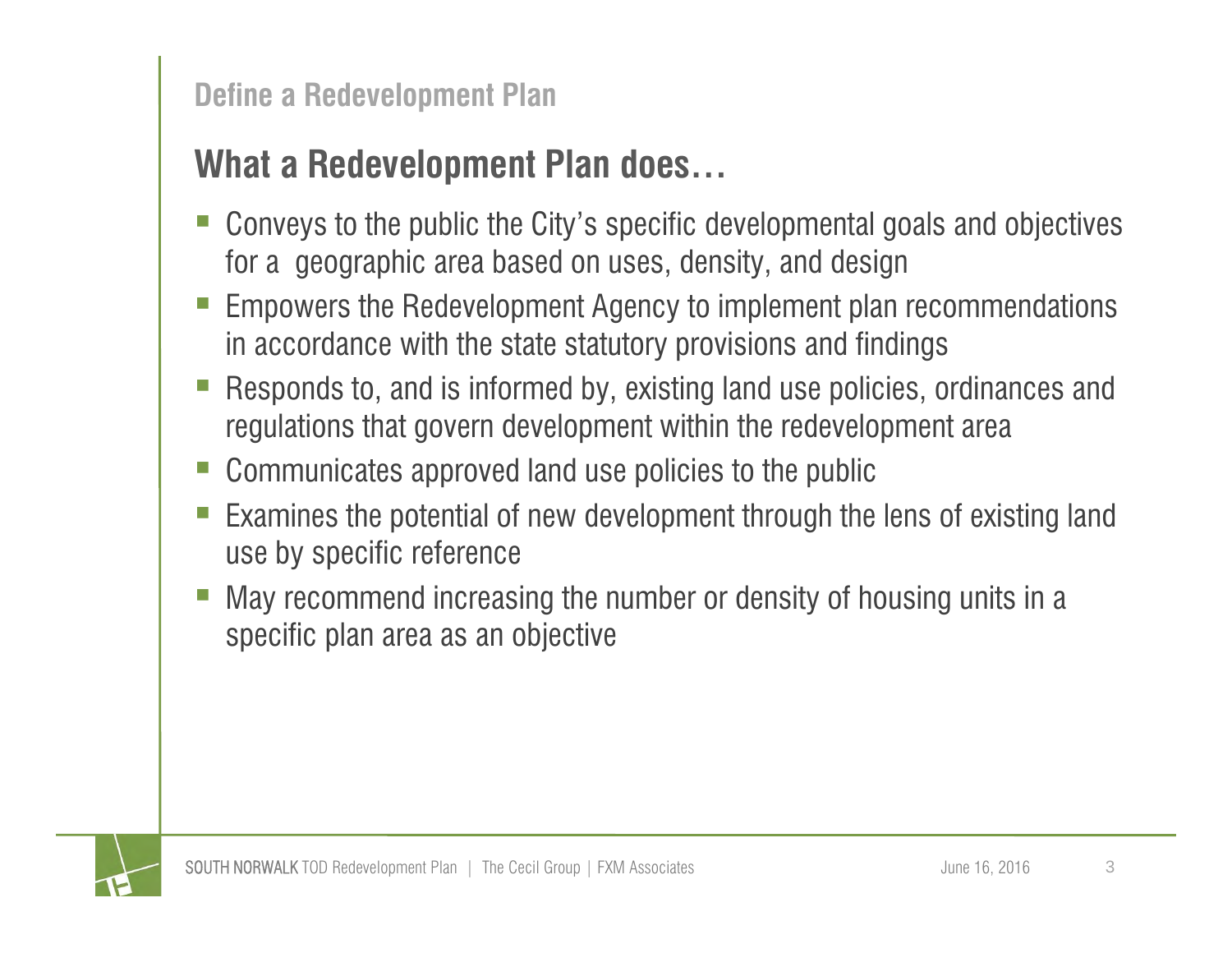**Define a Redevelopment Plan**

# **What a Redevelopment Plan is not…**

- $\mathbb{R}^3$  Distinct from existing land use policies, ordinances, and regulations that govern development in the redevelopment area
- $\Box$ A wish list of contemplated or desired land use policies
- $\overline{\mathbb{R}^n}$ A Municipal Housing Plan

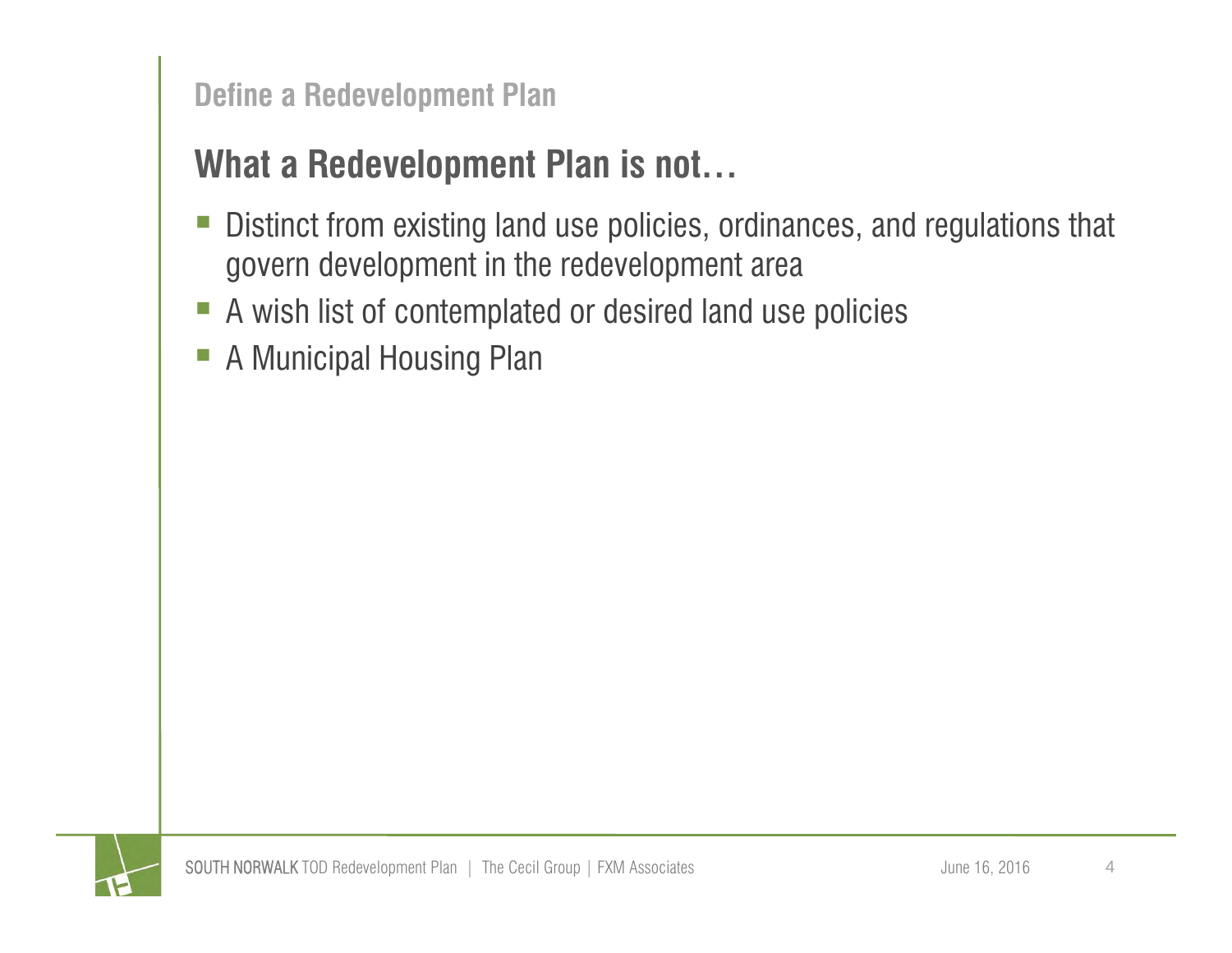# **Transit-Oriented Development and the** *TOD Strategy*

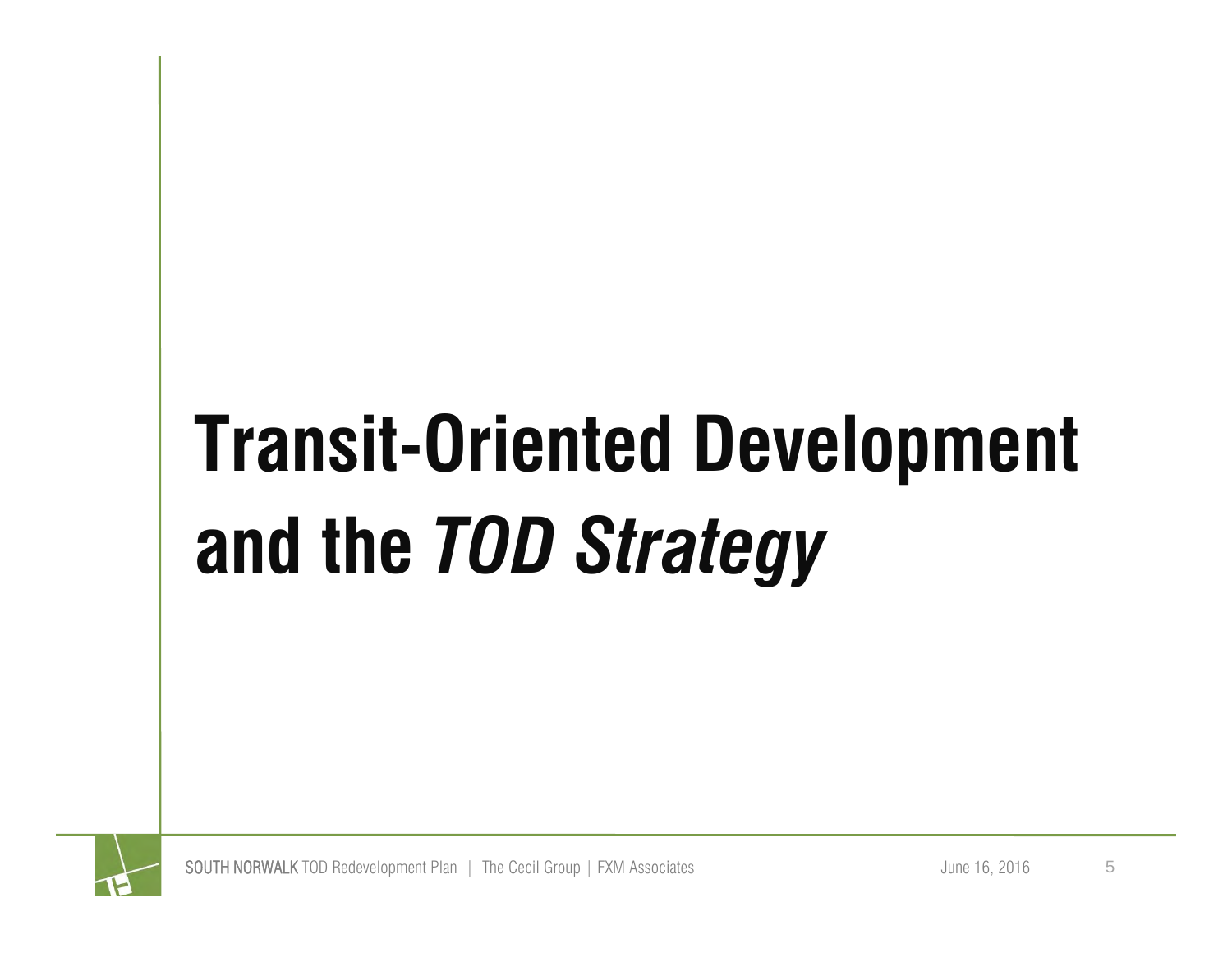### **Transit-Oriented Development is…**

- Centered on public transit usually a rail station, subway station, or bus hub
- Requires safe pedestrian connections to public transportation; often includes safe bicycle connections
- Encourages higher density, lower parking ratios, and is often mixed-use

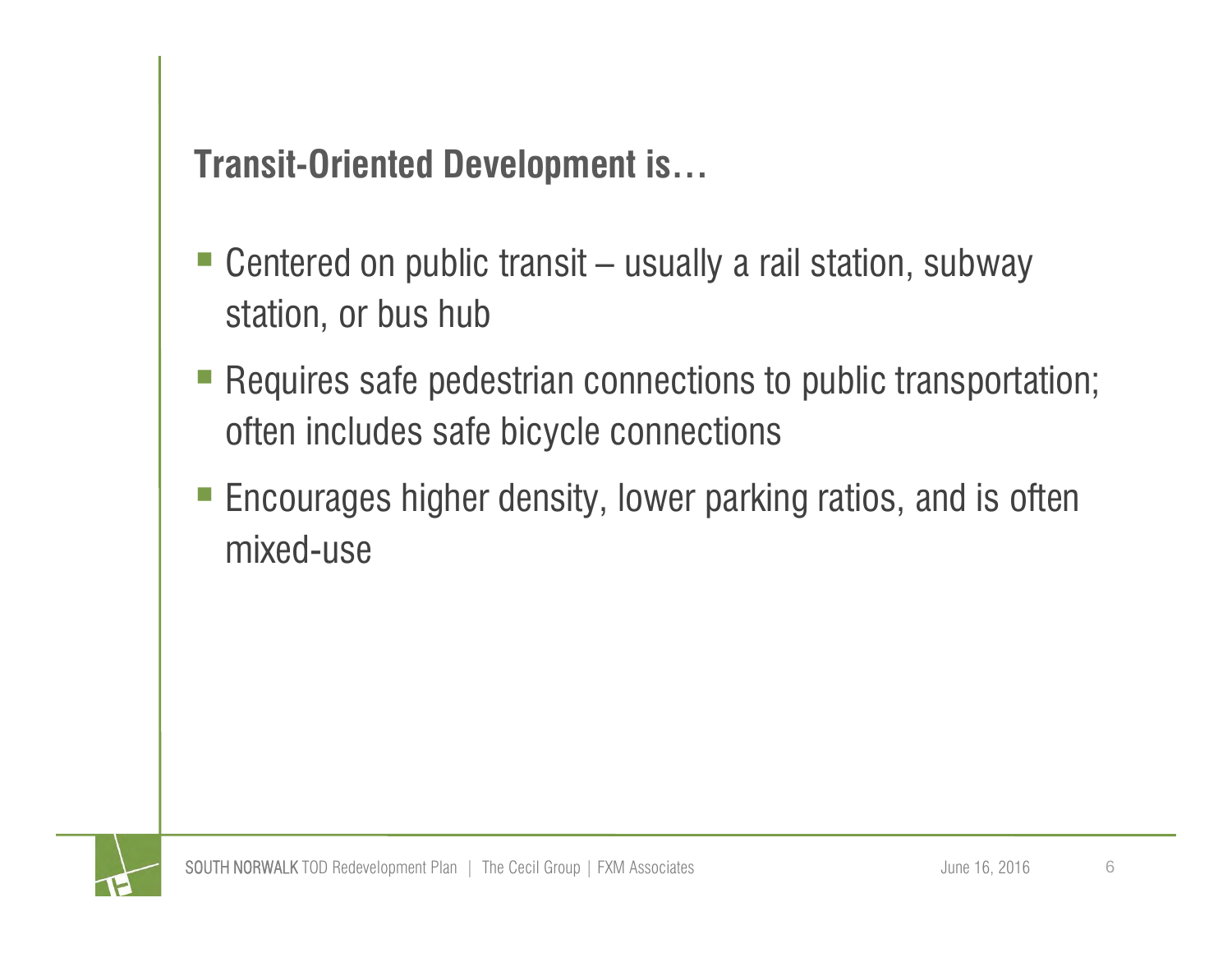#### *South Norwalk TOD Strategy* **South Norwalk TOD Strategy**

- *South Norwalk Railroad Station Area Transit Oriented Development Strategy*
	- **The Cecil Group began work** in 2010
	- $\overline{\phantom{a}}$ Final report October 2011
	- $\overline{\phantom{a}}$  Based on earlier studies and City policy for centering development around South Norwalk Rail Station



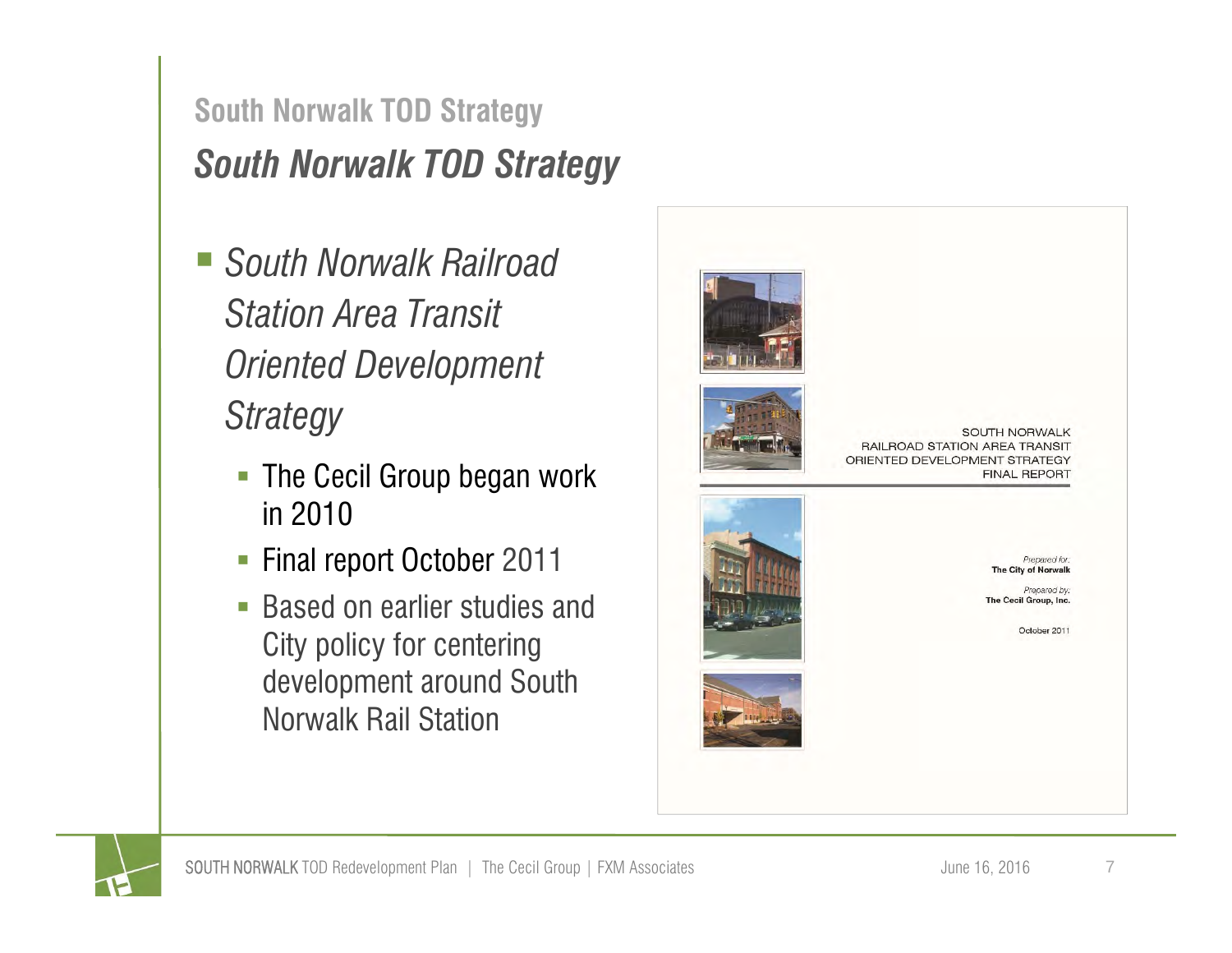#### **South Norwalk TOD Strategy**

# *South Norwalk TOD Strategy*

- $\mathcal{L}_{\mathcal{A}}$  Involved significant public participation
	- 2010 2011 Community Outreach:
		- 31 Community Interviews
		- 7 Stakeholder Meetings
		- $\bullet$ 4 Planning Coordination Meetings
		- 4 Community workshops in English, Spanish and Creole
- $\mathbb{Z}$  Defined goals for:
	- T. Neighborhoods
	- U Economics and Development
	- T. Urban Design Character and Qualities
	- T. **Diversity**
	- T. Circulation and Transportation
	- F Community Security and Safety

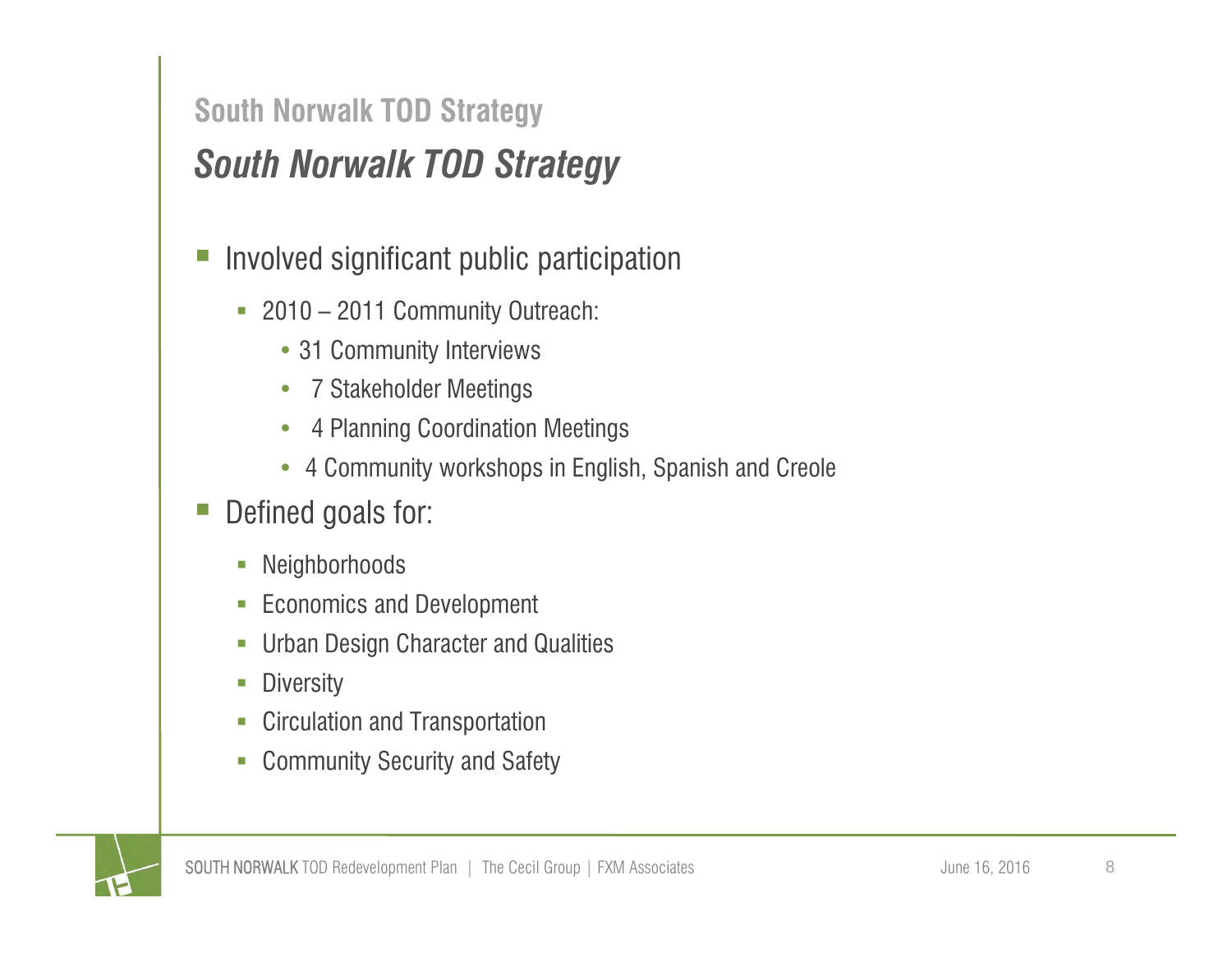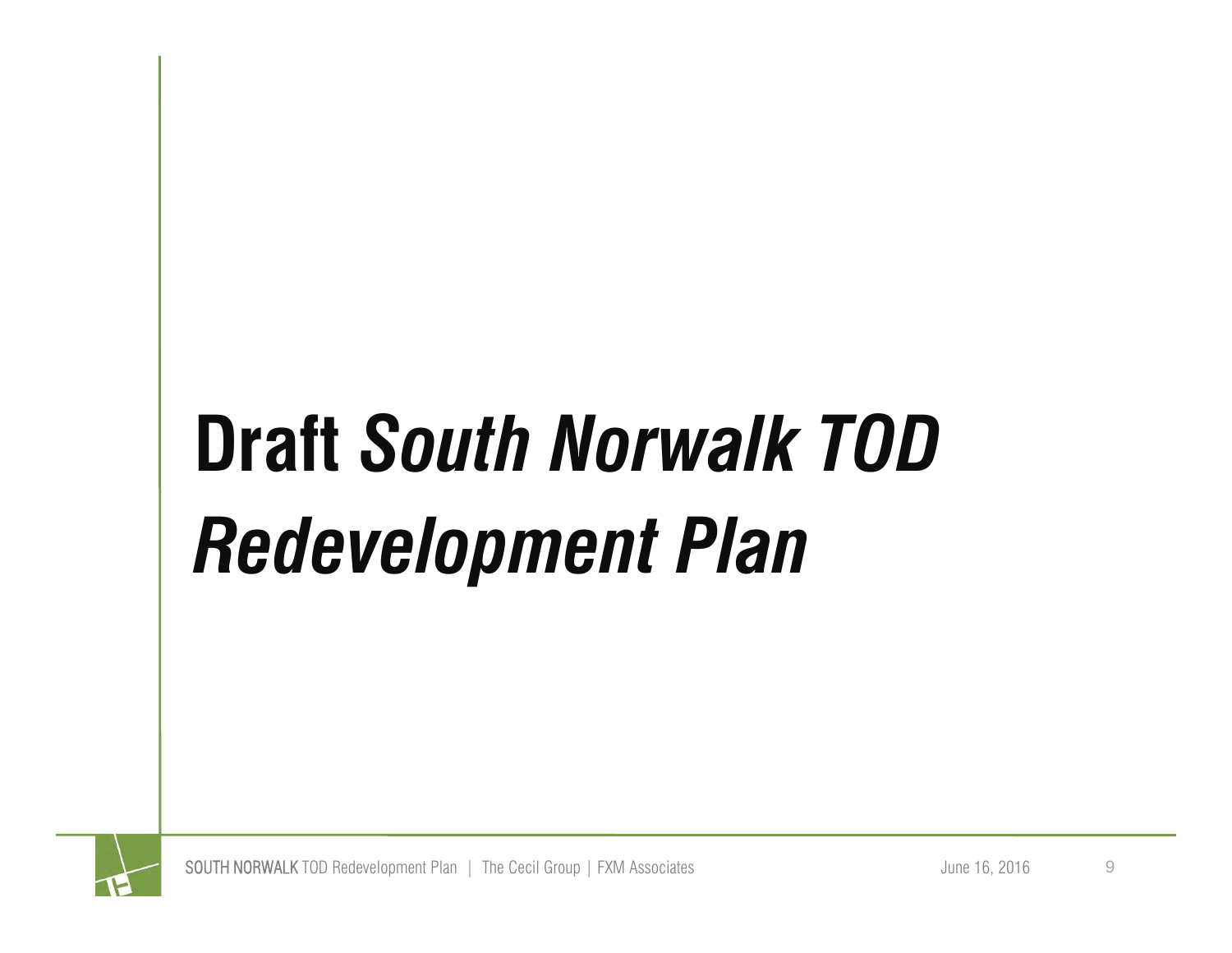# *Draft Redevelopment Plan*

- Meets requirements of Enabling legislation: CGS Chapter 130 Section 8-127
- Ξ Has been online and available for public comment
- Currently in public process for approval
	- Planning Commission (consistency with POCD)
	- Ξ Common Council (approval)



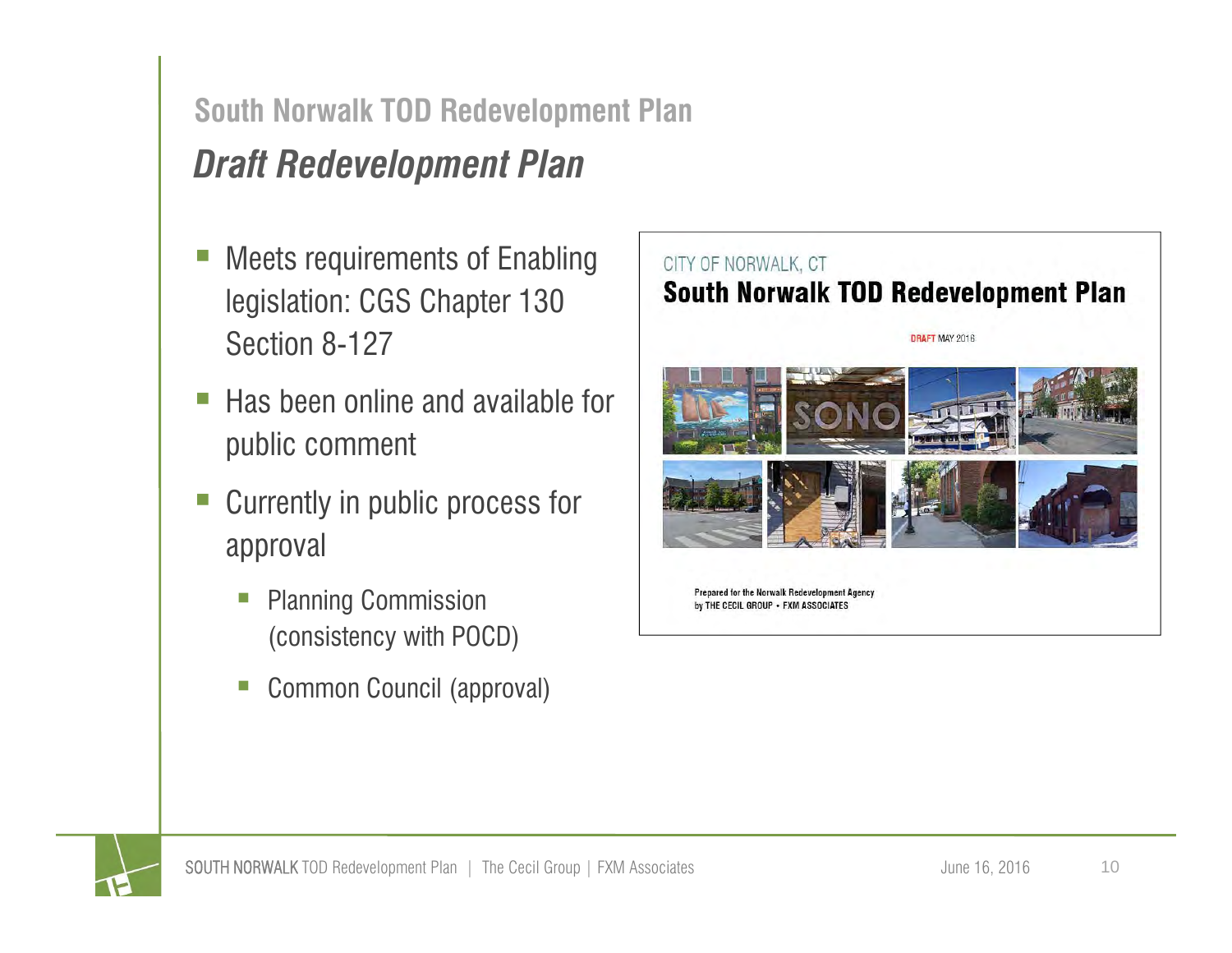# **Plan Findings**

- The Redevelopment Area is a blighted area under Chapter 130 of the Connecticut State Statutes
	- Presence of incompatible land uses
	- E Presence of existing environmental conditions that cannot be addressed by the private market alone
	- Existing flood conditions that cannot be addressed by the private market alone
- The proposed Redevelopment Plan will materially improve conditions by providing development incentives to address existing conditions of blight over time:
	- $\Box$ Replace incompatible land uses by infill development
	- Rehabilitate existing older housing stock by infill development
	- $\overline{\phantom{a}}$  Address flood conditions with appropriate building and site design guidelines for new development
	- Protect existing historic buildings

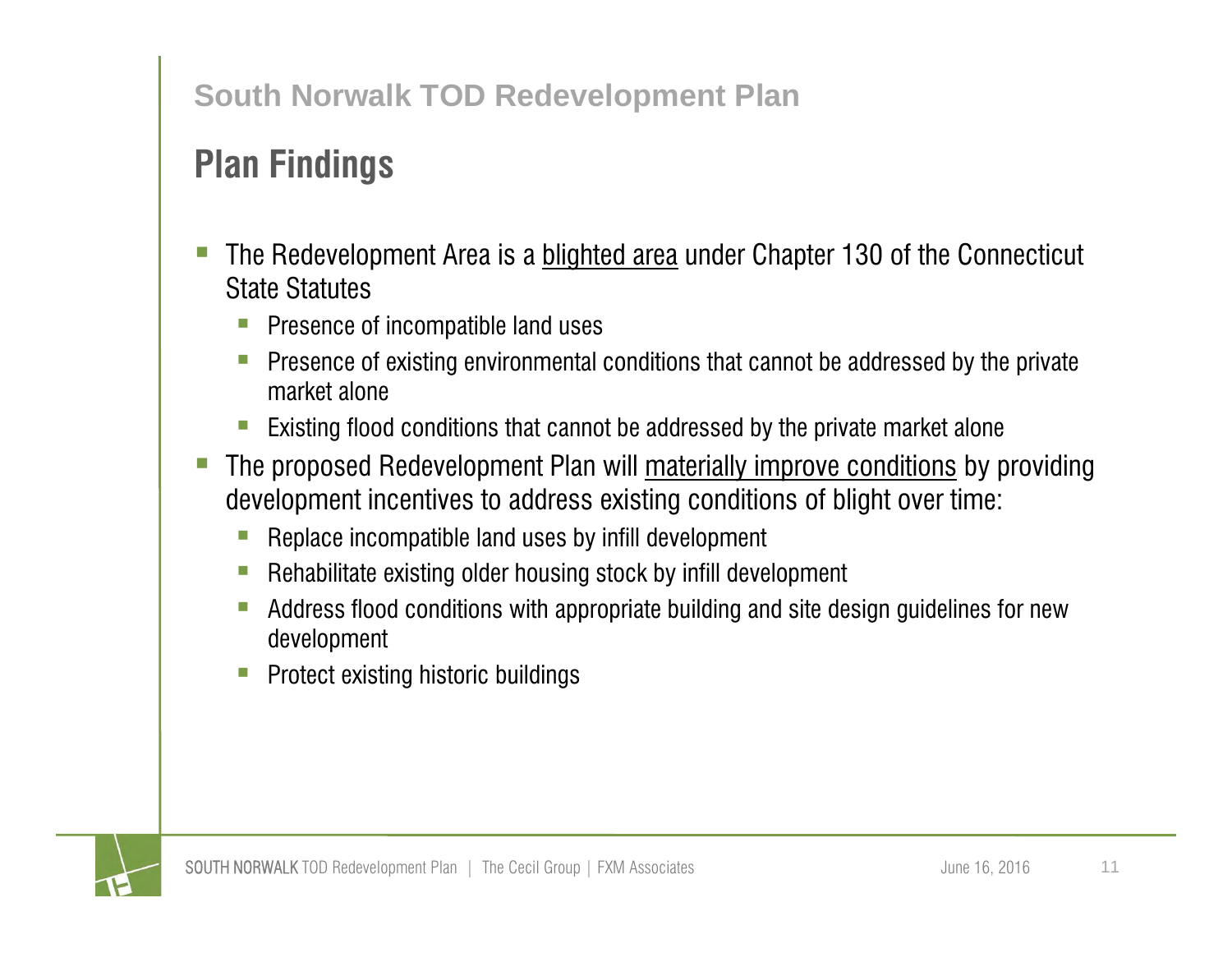# **Plan Findings**

#### Sufficient Housing Exists for Relocation

- $\overline{\phantom{a}}$  Changes to the area are expected to take place over time – the Redevelopment Plan does not include a specific project that would require relocation
- E The proposed zoning for the TOD District requires the replacement of existing Workforce Housing (118-1050) in new development at 50% of the Median Income as defined by CGS 8-30g-8
- Г Additional Workforce Housing units up to the required 10% must be provided at 80% of the Median Income as defined by CGS 8-30g-8
- The proposed Redevelopment Plan is consistent with the City's POCD
	- E Supports POCD goals for
		- $\overline{\phantom{a}}$ Economic development
		- $\Box$ Affordable housing
		- Г Transportation improvements
		- h. Historic preservation
		- $\vert \cdot \vert$ Urban design

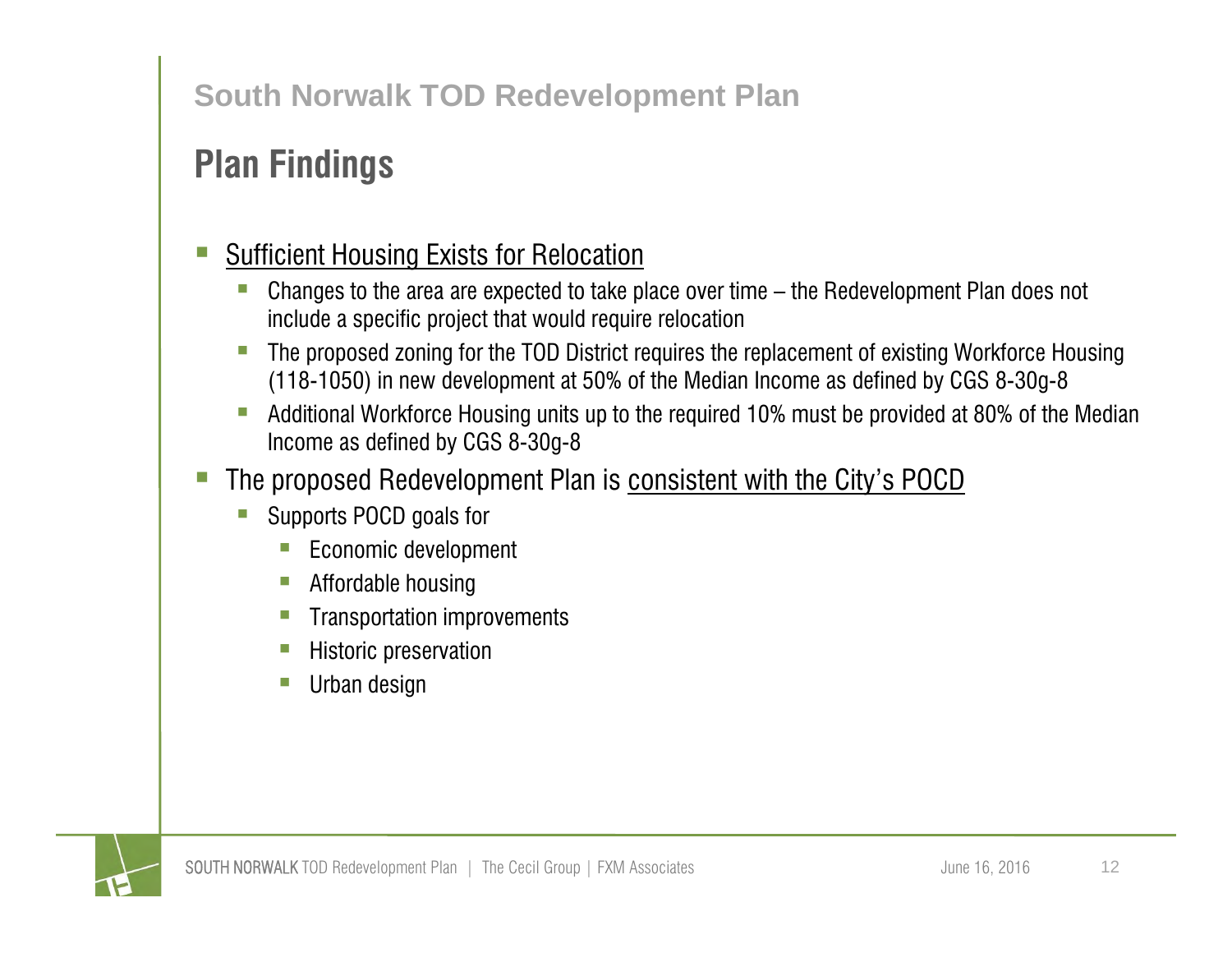#### **Redevelopment Area**



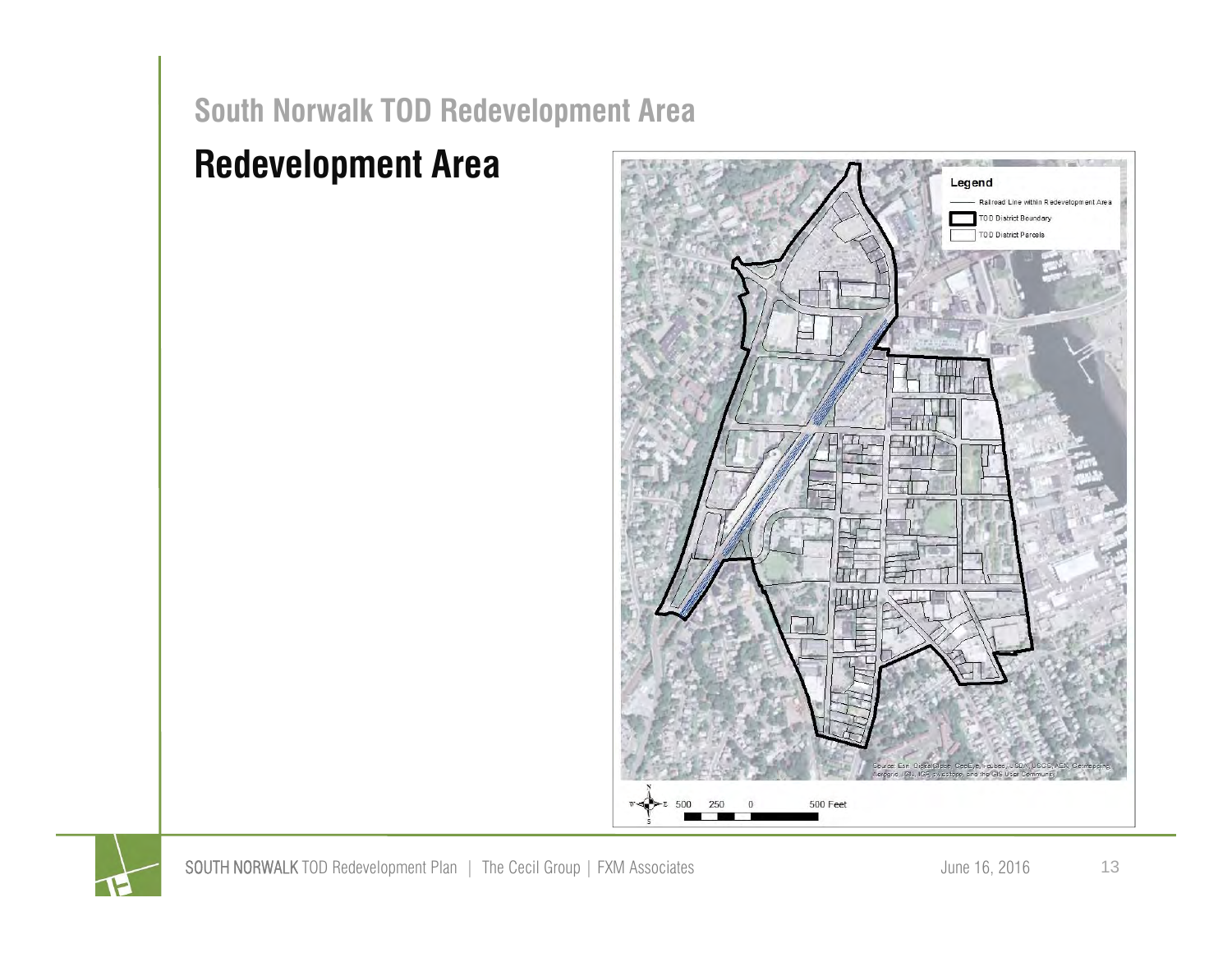# **Purpose and Goals**

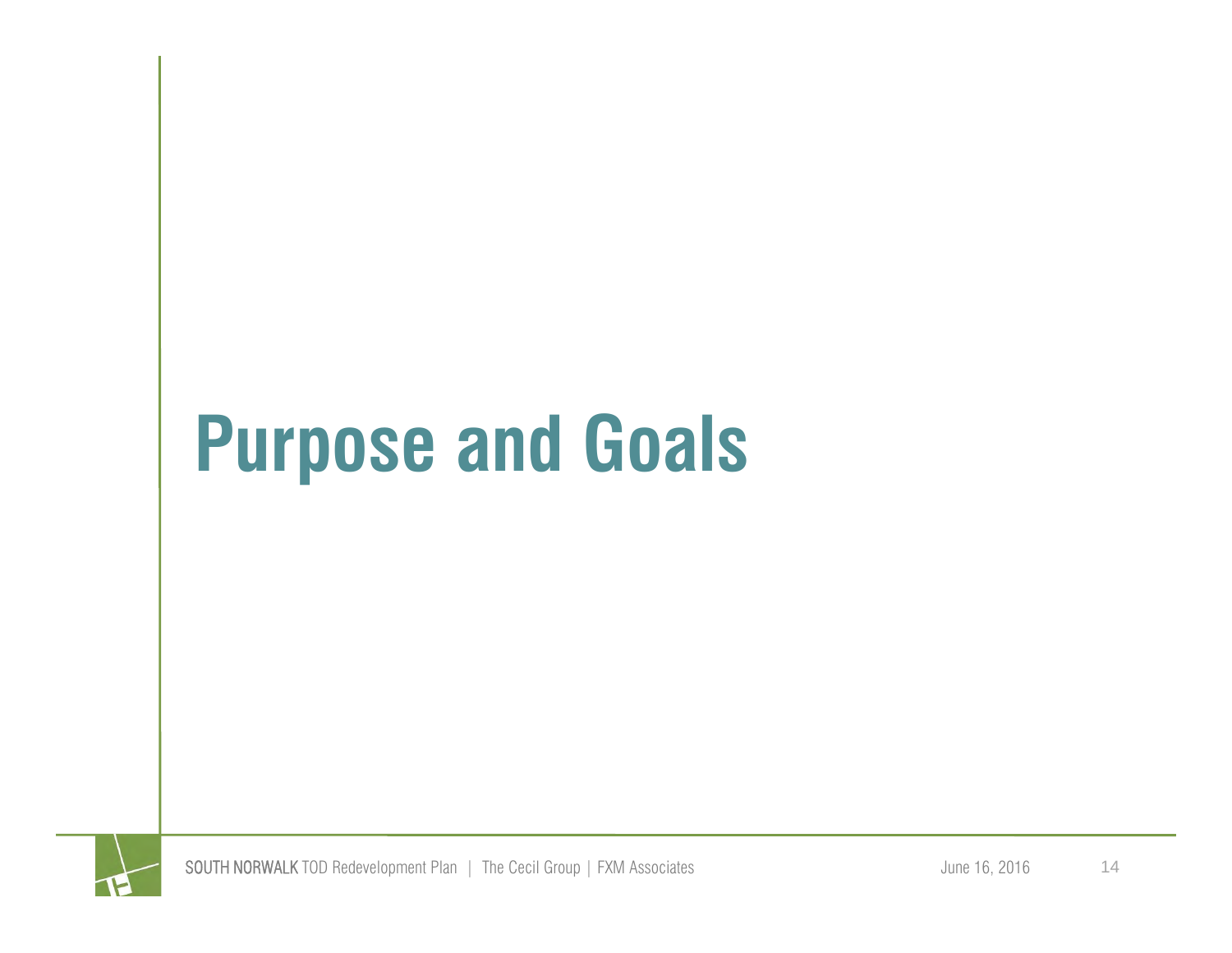#### **Purposes of this Redevelopment Plan South Norwalk TOD Redevelopment Plan**

- Support the transition from the current conditions to a walkable, mixed-use district, centered on the South Norwalk Rail Station, and connected to the surrounding neighborhoods with safe access for pedestrians, bicyclists, and motor vehicles.
- Support a range of housing options in terms of type and affordability that sustain a mix of incomes
- Accommodate existing businesses and residents
- Address current conditions of blight and prevent future blight

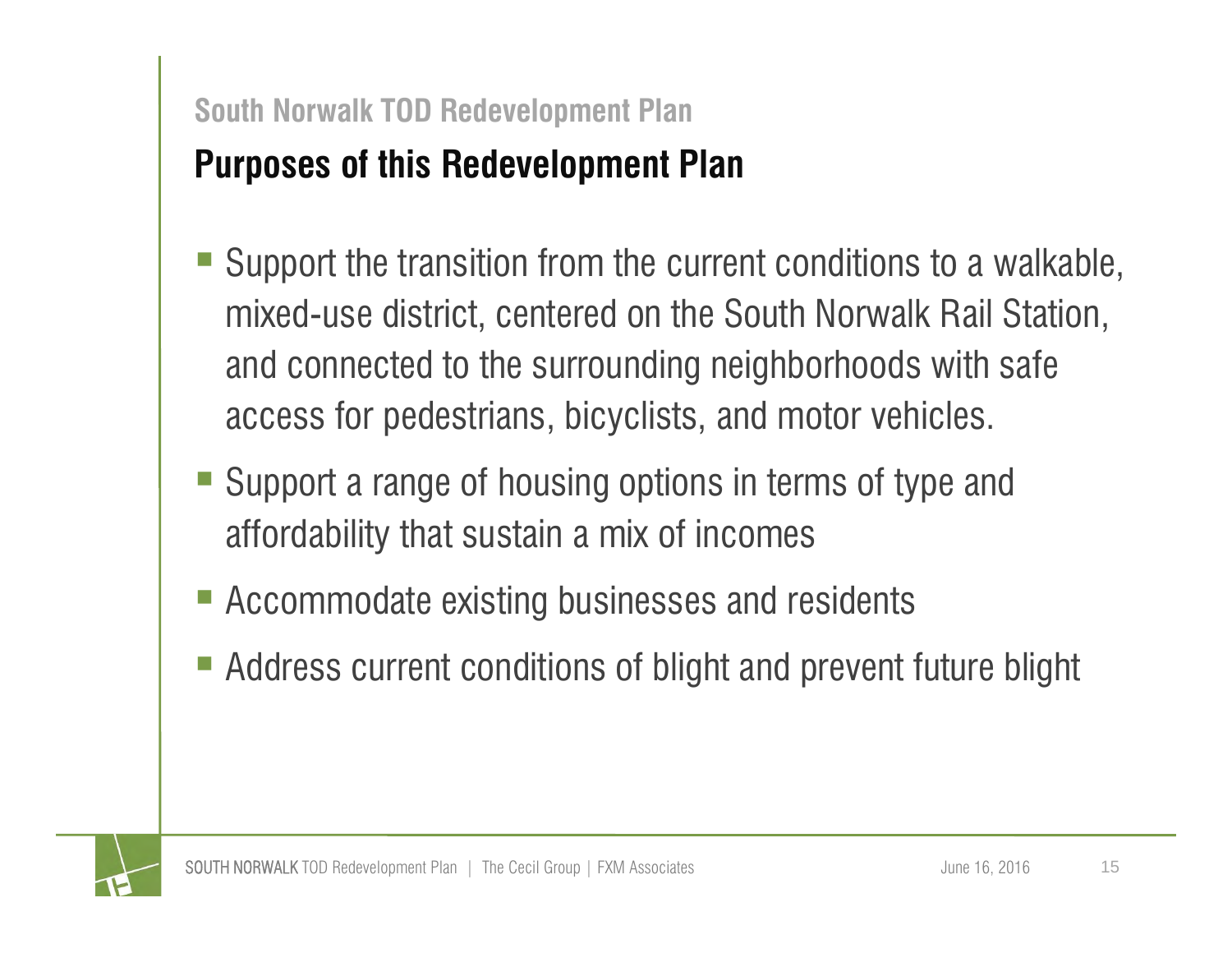# **Plan Goals**

- Ξ A major goal of the TOD Redevelopment Plan is the advancement of equitable development in the plan area.
- Ξ Every City seeks a strong fiscal base and healthy markets to sustain itself and allow for all its residents to thrive.
- Ξ The redevelopment of urban districts and neighborhoods contributes to that objective.

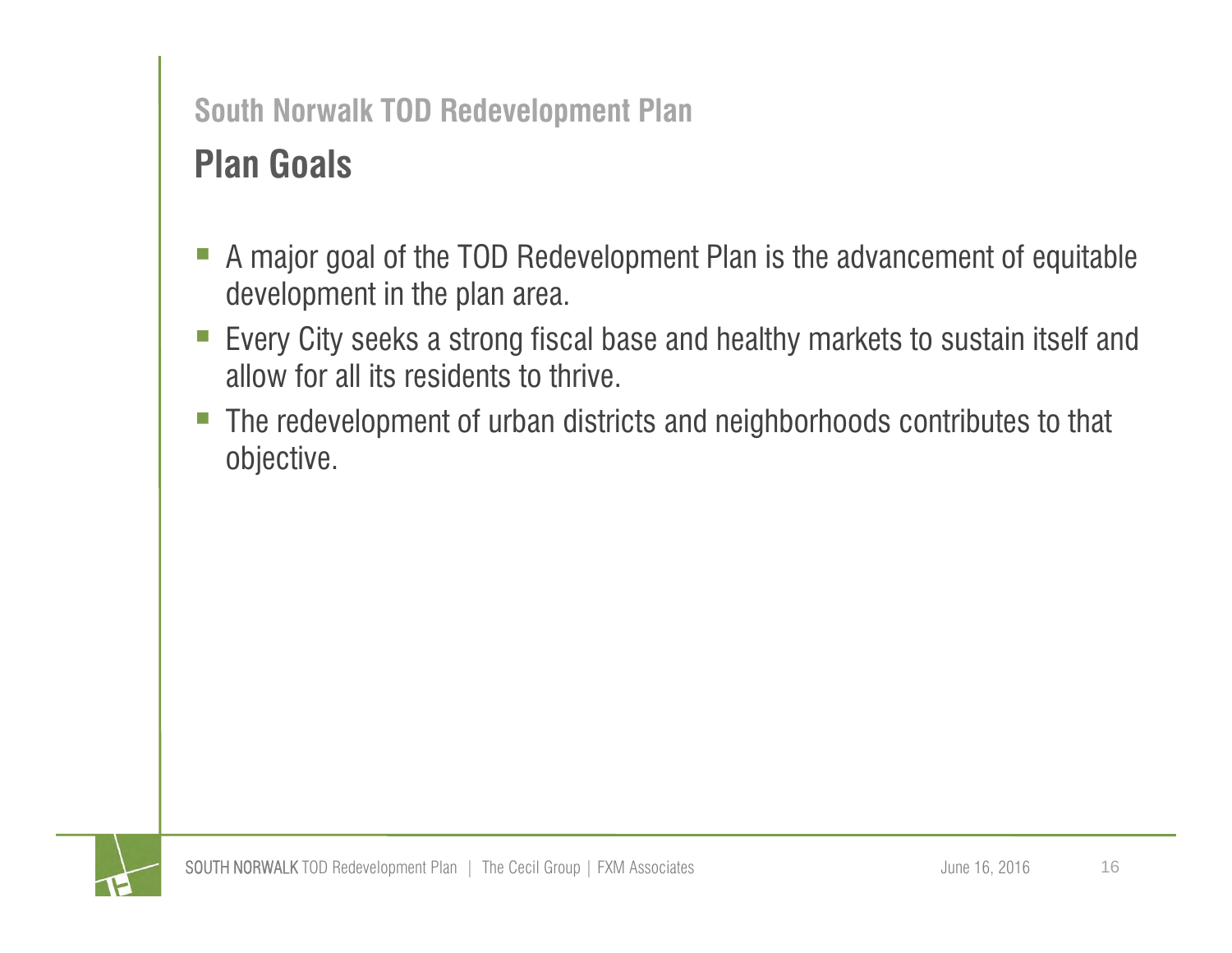- The redevelopment of urban neighborhoods and districts requires equitable development policies and practices that combine both peoplebased and place-based strategies that effectively deploy the City's cadre of economic development, land use polices and regulations to:
	- $\overline{\phantom{a}}$  Create stable socially and economically diverse neighborhoods that are sustained by minimizing the neighborhood transition costs impacting existing LMI residents
	- $\overline{\phantom{a}}$  Provide for LMI residents to establish equity in the revitalization by becoming investors in the redevelopment goals and objectives, not disaffected by them
	- ×, Recognize that a thriving City needs thriving commercial districts and inversely a thriving commercial district needs a thriving neighborhood to economically sustain itself

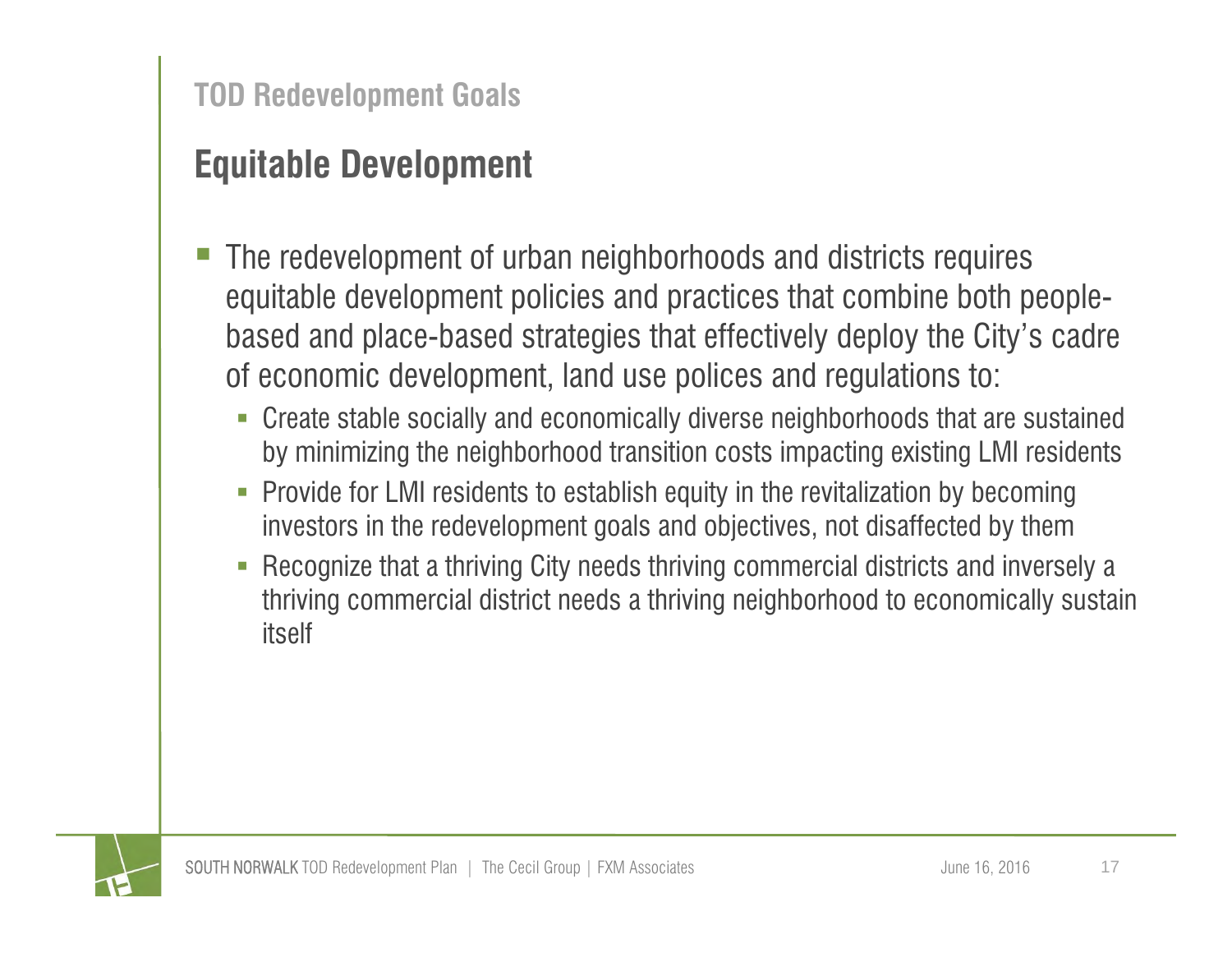- Positively impacts the general conditions of a neighborhood which have significant impact on individual outcomes
- Responds quickly to market pressures
- Maintains existing owner occupied, rental and SRO housing in the area
- e<br>S Eases price pressures by employing smart growth and sustainable development density principles
- e<br>S Streamlines the new development approval process by making desirable uses allowable as of right
- e<br>S Uses business assistance and loan funds to allow neighborhood businesses to effectively respond to neighborhood economic changes

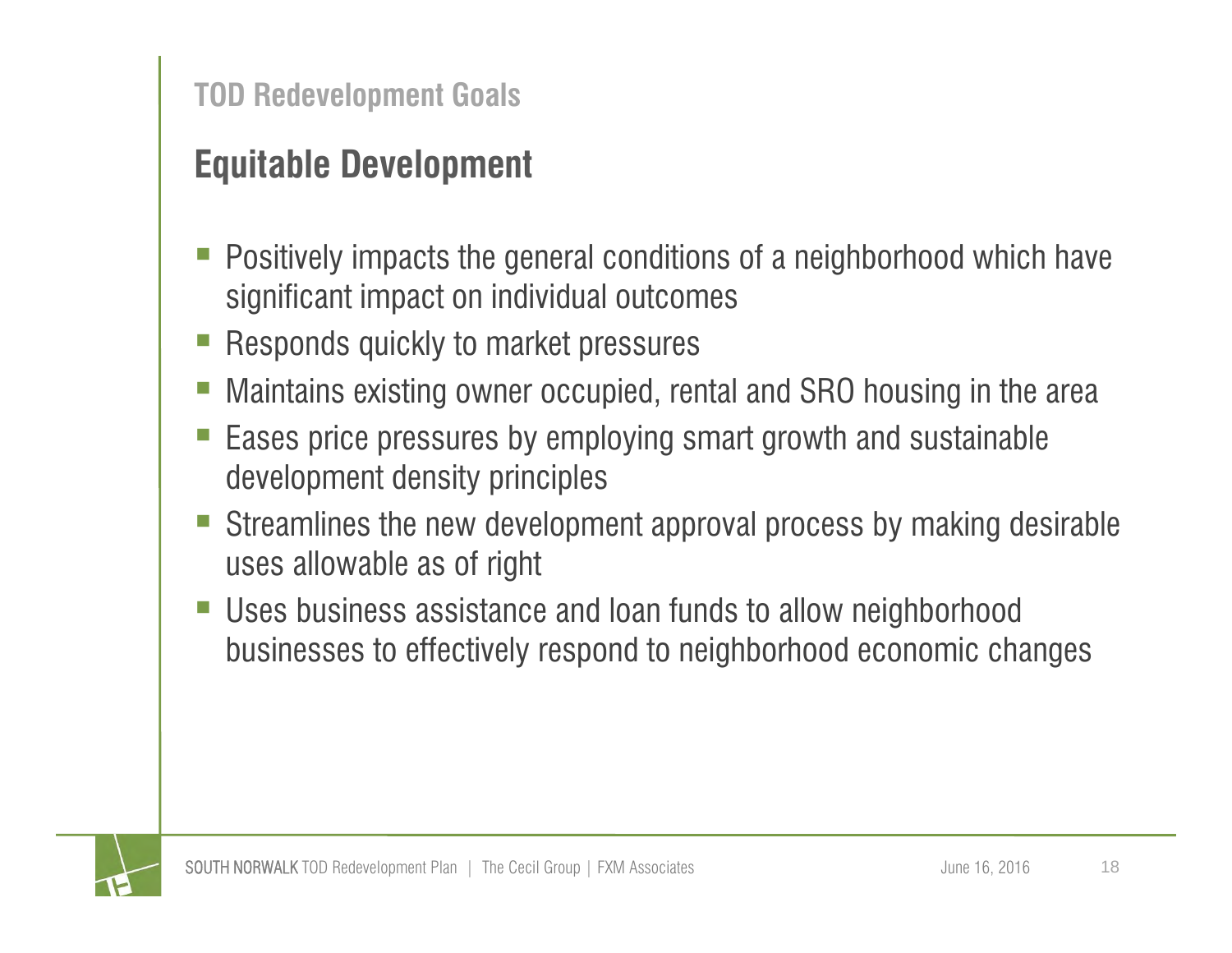- Uses public assets and facilities as tools to leverage needed neighborhood resources and improvements such as affordable housing, community services, and high quality public realm and infrastructure improvements
- Educates residents regarding their rights via the City's Fair Rent and Fair Housing resources
- Increases district educational resources be they public, non-profit, or private
- Ensures that the dialogue regarding the ongoing impact of neighborhood transition is ongoing, open, and transparent

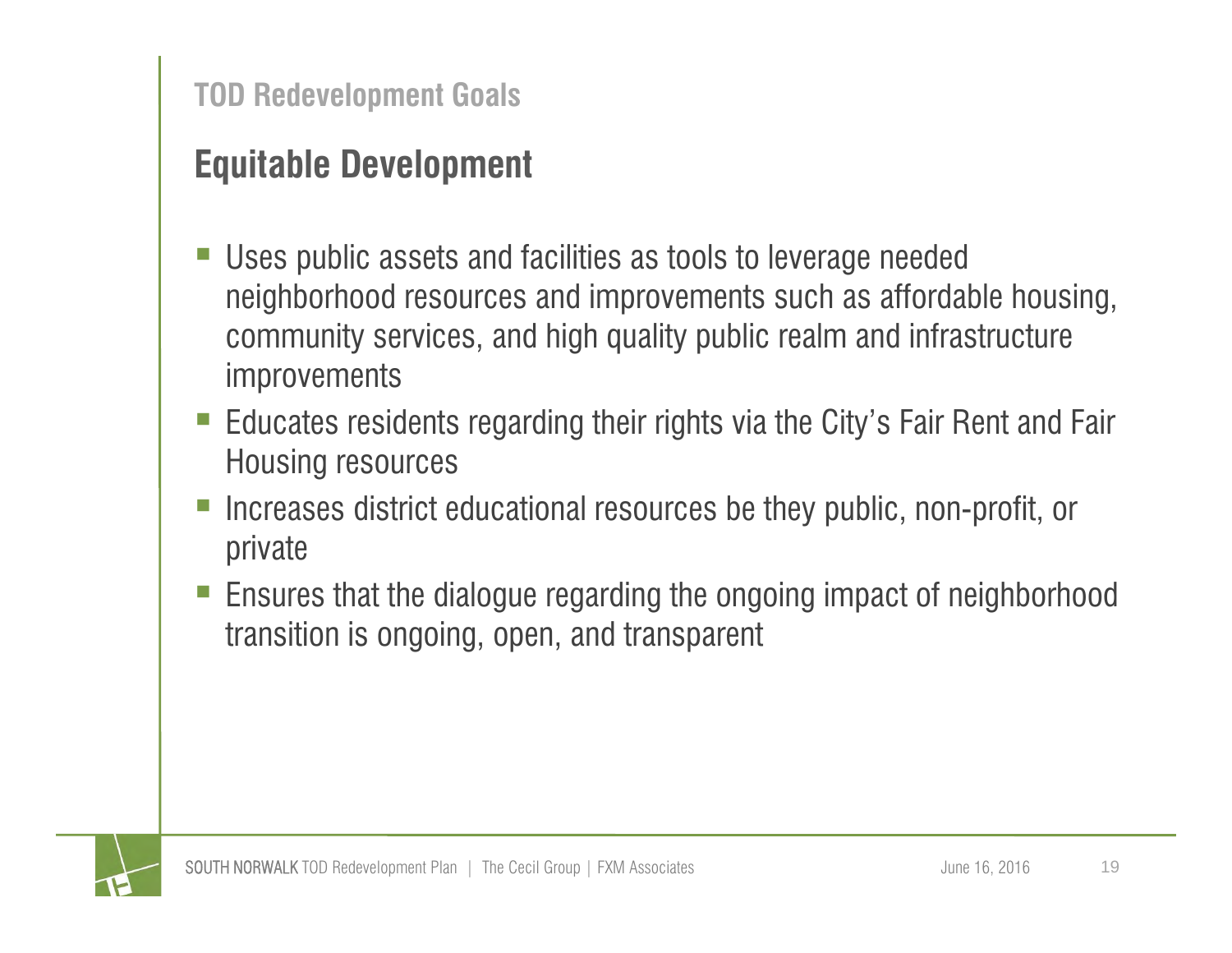- The TOD Redevelopment Plan embraces the neighborhood based strategies, policies, and practices of equitable development. Evidence of this is found but not limited to the following:
	- $\mathcal{L}_{\mathcal{A}}$ Plan does not call for the use of eminent domain
	- Plan incorporates preservation of existing LMI units
	- П Plan calls for the expansion of affordable units at a threshold lower than the current zoning regulation
	- Plan focuses on public transportation as an development asset
	- П Plan elevates historic preservation
	- L. Plan is focused on infill development, compatible with existing neighborhoods, over superblock development concepts
	- П Plan views economic and cultural diversity as an economic asset

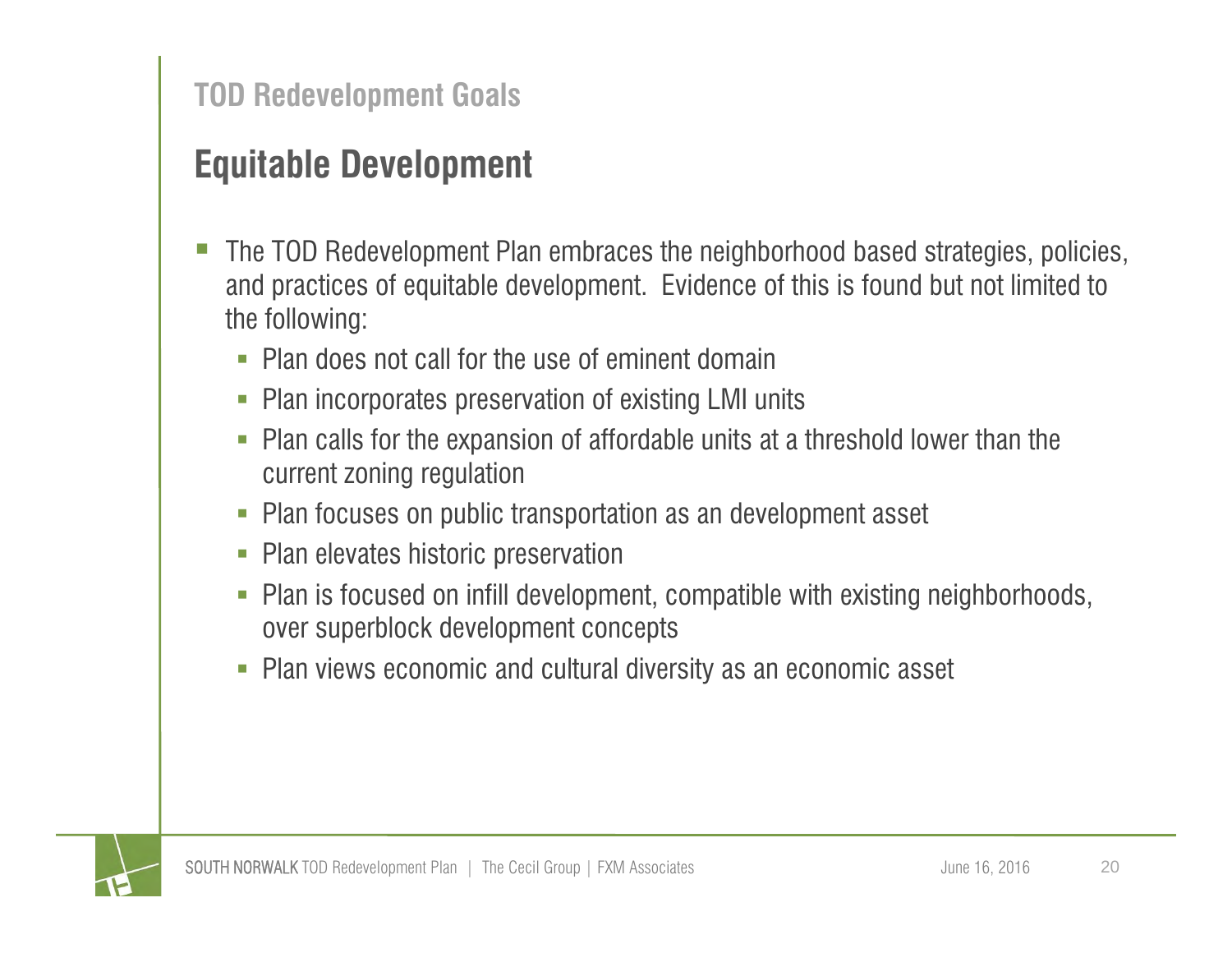# **Existing Conditions**

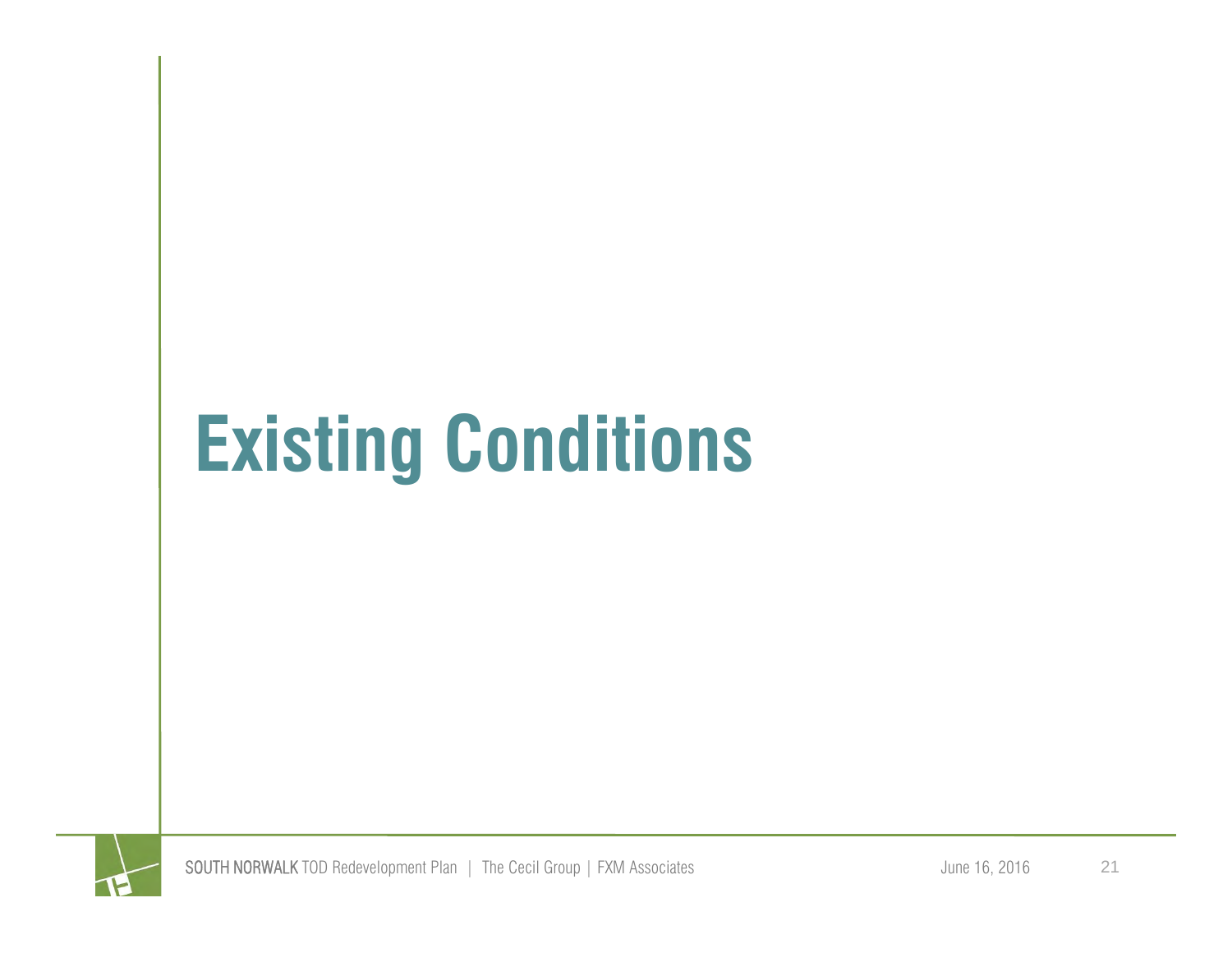**Beyond TOD…**

## **Three Legs of the Plan**

#### **The redevelopment area encloses a series of conditions within its boundary:**

- $\mathbb{R}^n$ Current Conditions of Blight
- $\Box$ Future Conditions of Blight
- $\mathbb{R}^3$ Outdated Zoning
- $\Box$ Expired Urban Renewal Plans

#### **The zoning changes and the design guidelines work together to address those conditions**

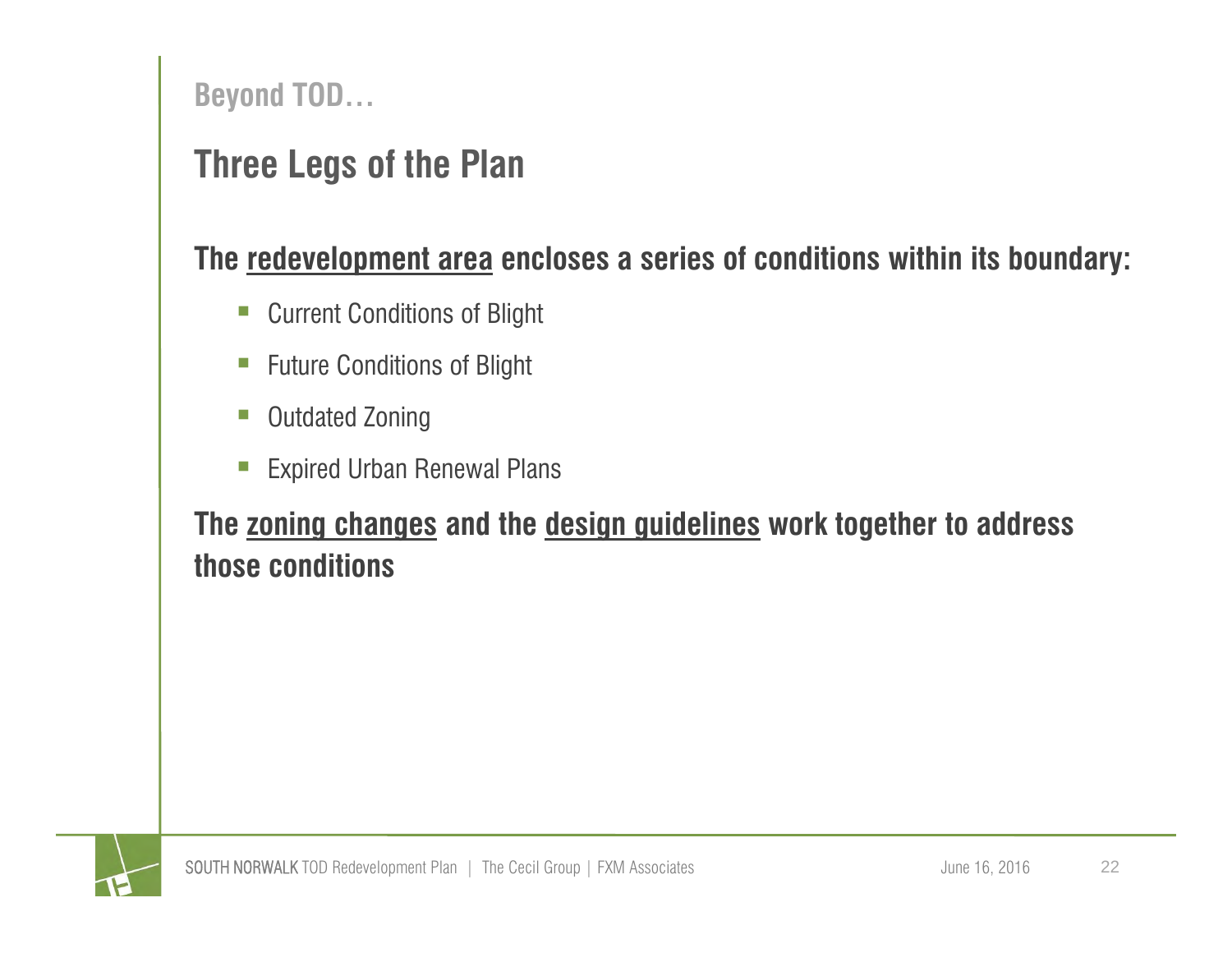#### **Conditions within the Redevelopment Area**

## **Current Conditions of Blight**



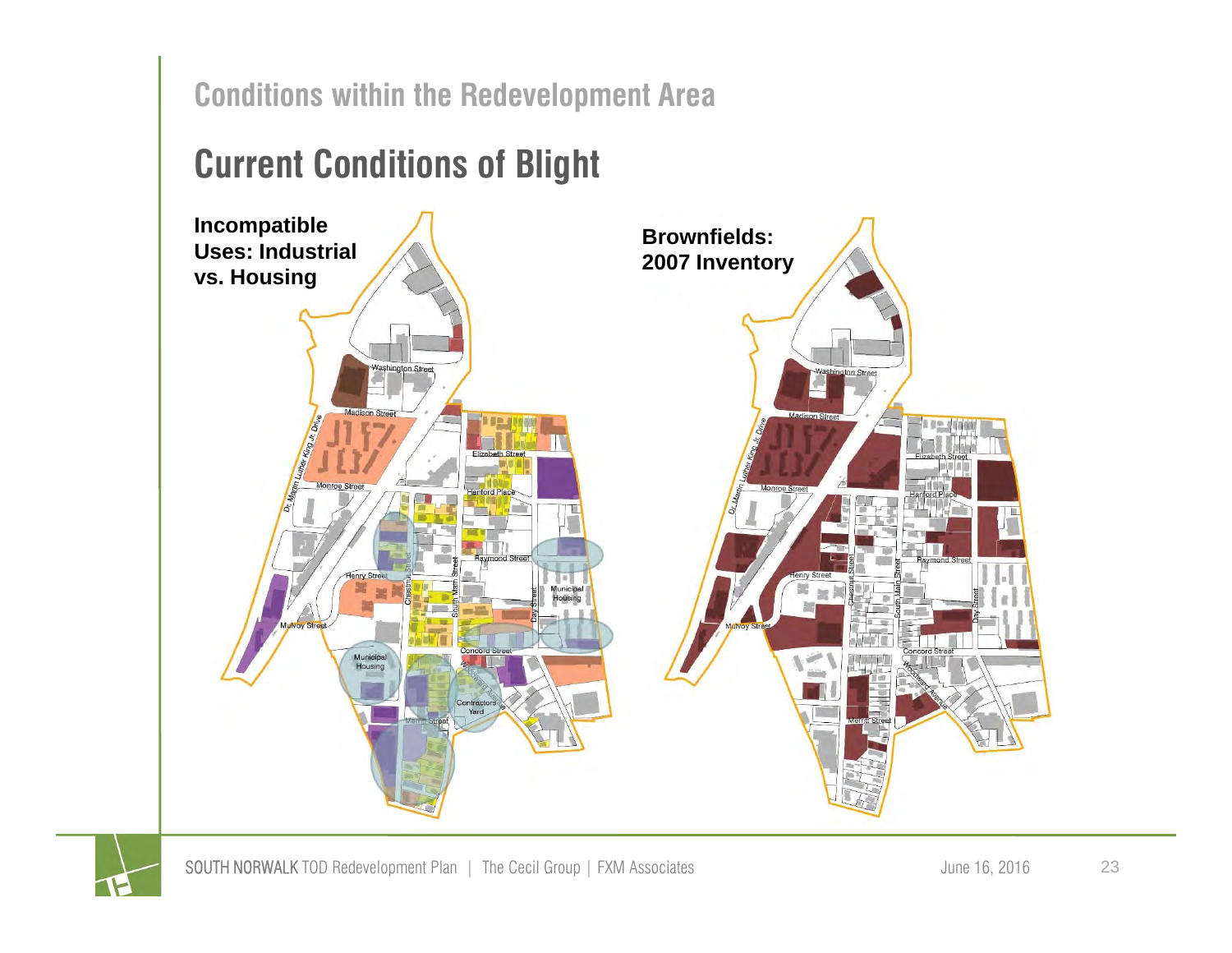**Conditions within the Redevelopment Area**

# **Future Conditions of Blight Flood Zone AE**Washington Stree



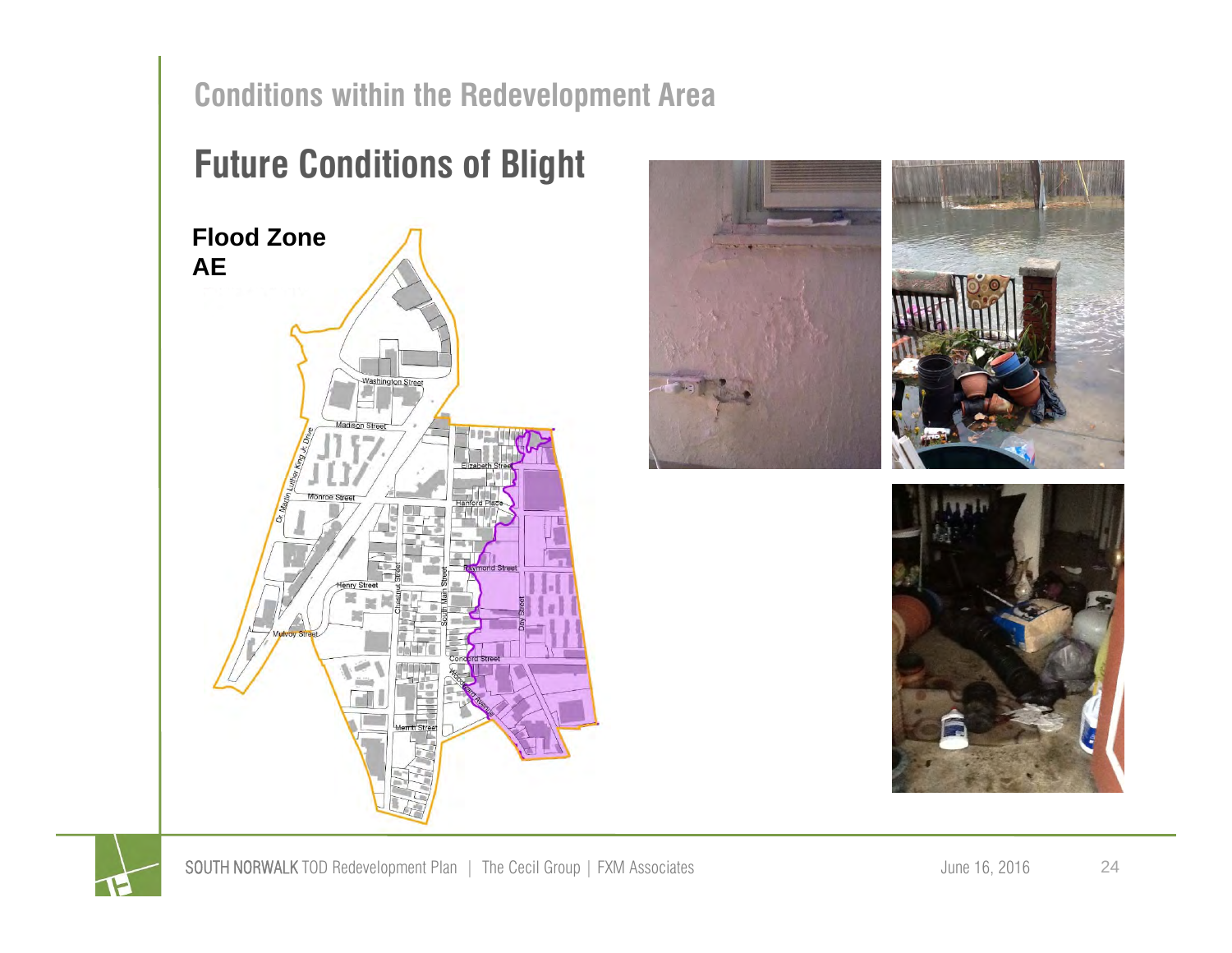#### **Conditions within the Redevelopment Area**

## **Expired Urban Renewal Plans**

- *Urban Renewal Plan for the South Norwalk Project Area No. 1*, June 1962 (URP 1962)
- *Urban Renewal Plan Washington-South Main Street Improvement Area II*, January 1981 (URP 1981): Expires 2021
	- *South Main Corridor Urban Renewal Plan*, September 1990 (URP 1990)

Urban Renewal Plans and the TOD Focus Area



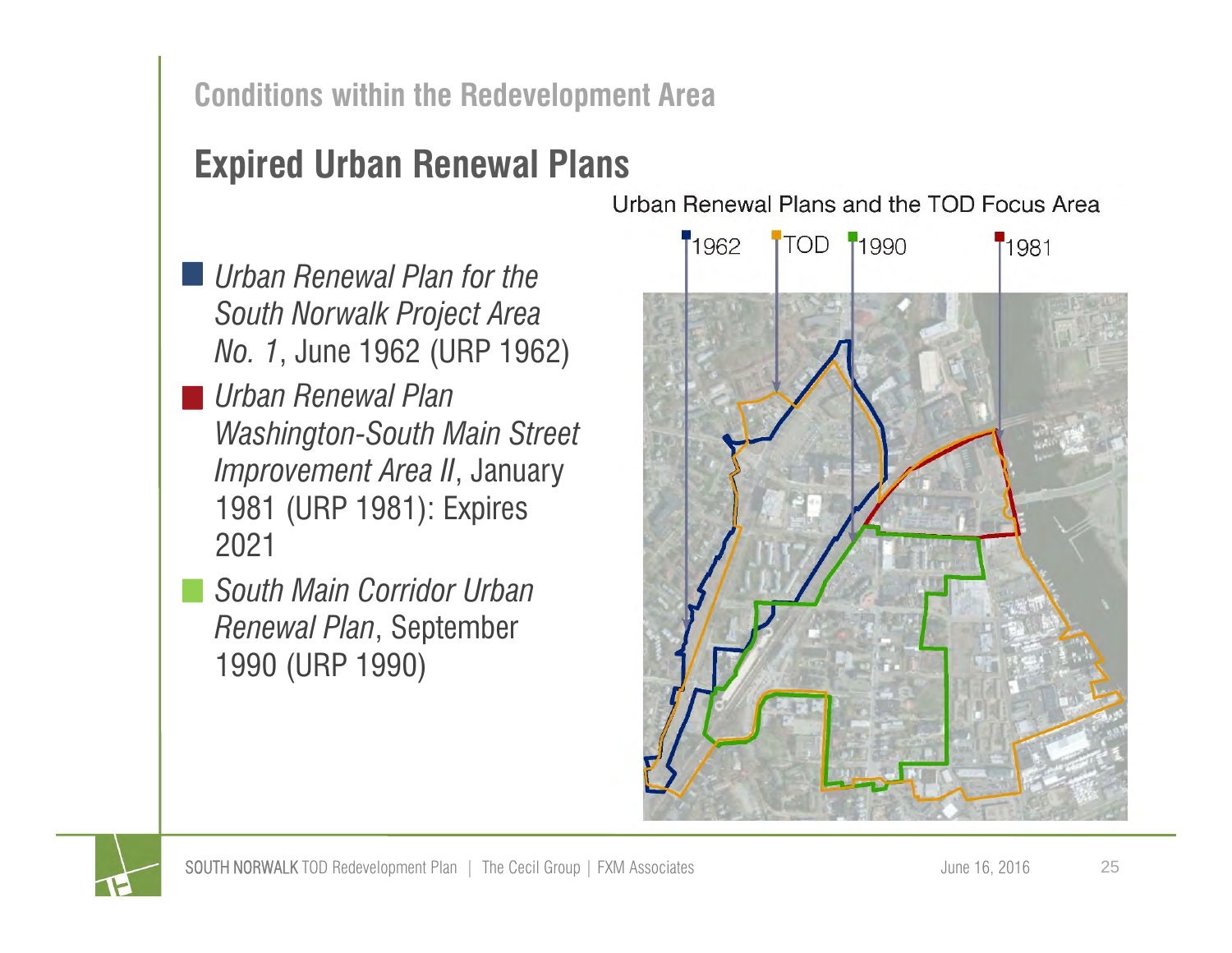# **Redevelopment Area**

- Consolidates the *Urban Renewal Plan for the South Norwalk Project Area No. 1*  (URP 1962) and the *South Main Corridor Urban Renewal Plan* (URP 1990)
- $\Box$  Creates a single zoning district: the proposed TOD **District**
- $\mathcal{L}_{\mathcal{A}}$  Creates a single set of design guidelines within the Redevelopment Plan



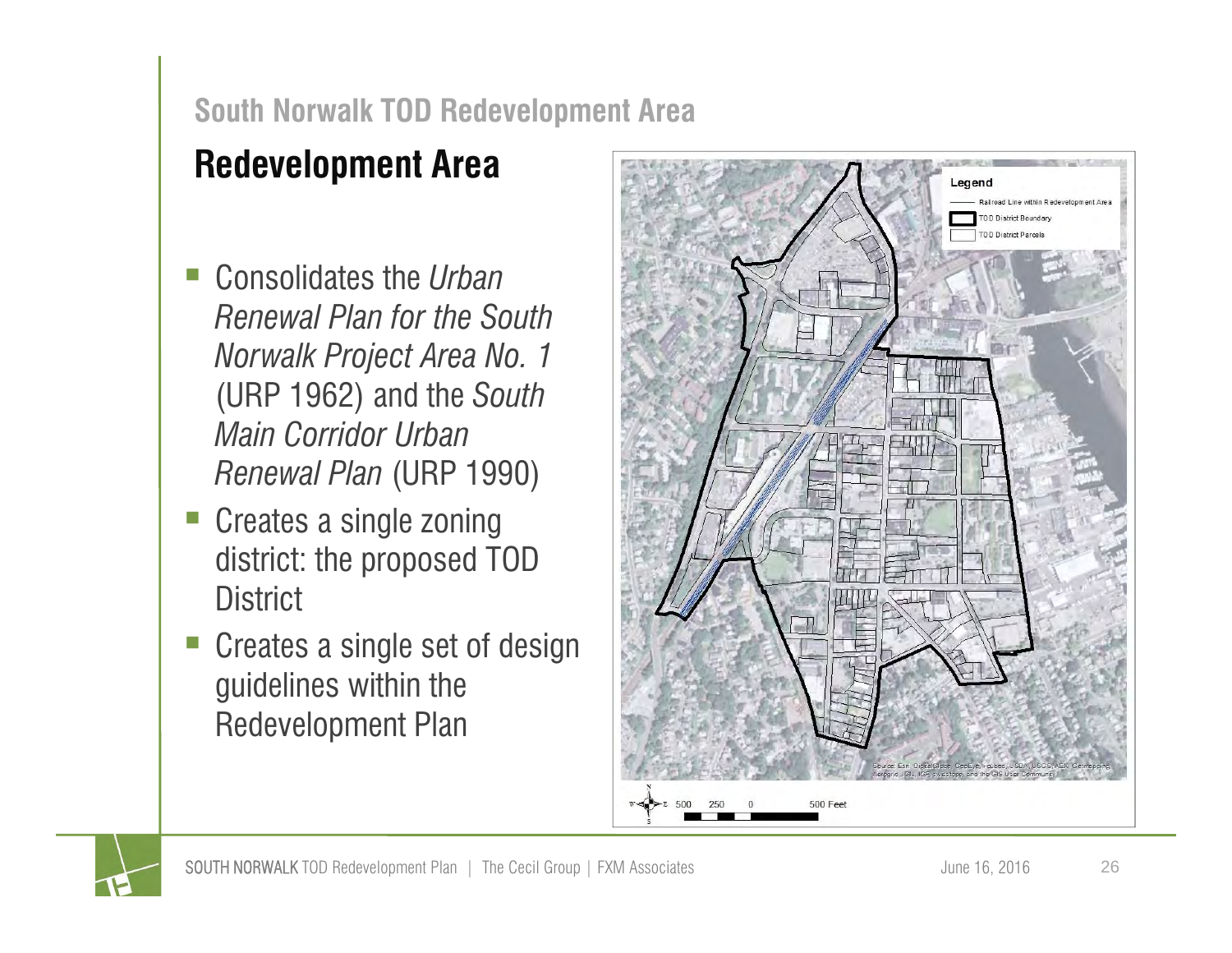# **Implementation**

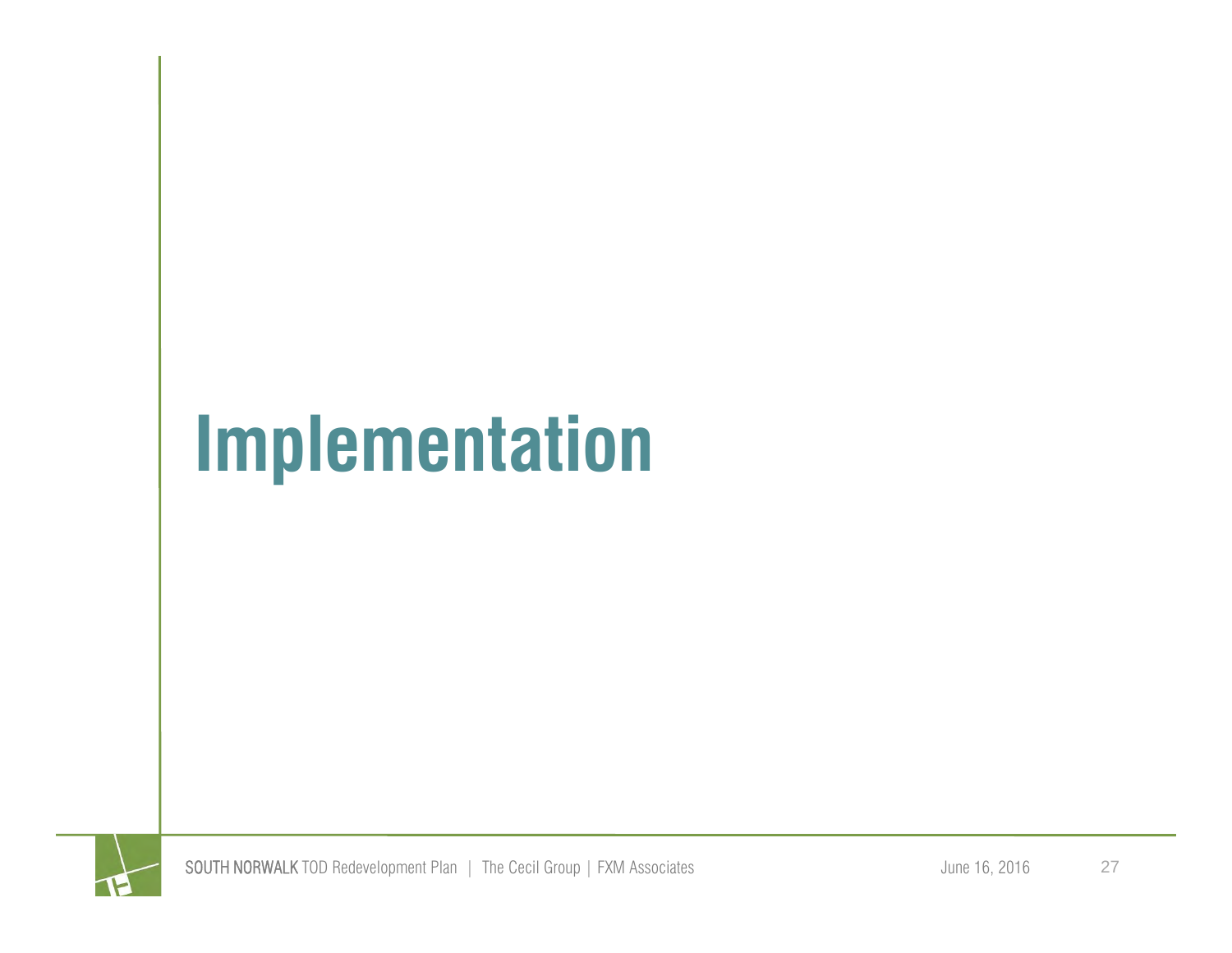#### **Implementation**

# **The Redevelopment Plan will…**

- e<br>S Address existing conditions of blight
	- Suspected environmental contaminants (brownfields, lead paint)
	- $\blacksquare$ Incompatible land uses
- Help prevent future conditions of blight
	- **Damage from significant flood events**
- Create incentives for changes in land use
	- L. Support mixed-use development and higher density around the train station
	- Allow uses as-of-right and limit discretionary decisions
- Protect existing conditions which are of value to the community
	- Provide incentives to retain historic buildings
	- L. Preserve existing number of housing units at current affordability levels
	- П Create additional Workforce Housing under Section 118-1050
	- L. Enforce design guidelines that reflect plan goals and community values

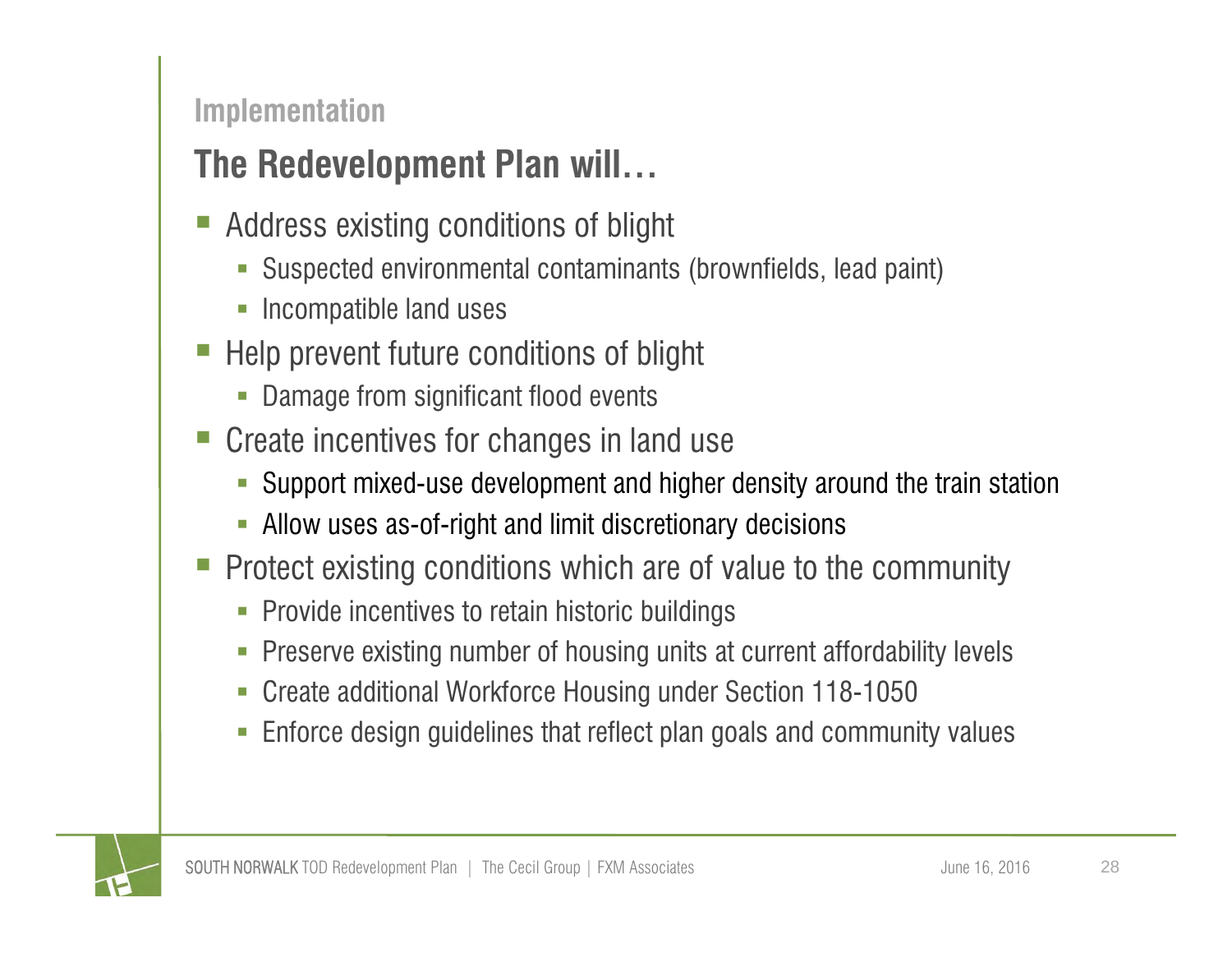#### **Implementation**

## **Implementation Strategy**

- Based on goals and related actions from *South Norwalk TOD Strategy*
- Ξ Actions include
	- $\mathcal{C}$  Improvements to public infrastructure to accommodate pedestrians, bicyclists, and drivers throughout the area
	- F. Support for a diversity of housing types, including affordable housing
	- U Support for mixed use development near the rail station
	- $\overline{\phantom{a}}$ Protection of historic resources
	- F Recognition of the diverse residential population and mix of businesses and how that diversity improves the strength of the area
- Ξ Includes expanded design guidelines
- Ξ Recommends consistent and uniform zoning district-wide
- Infill will be incremental over time and based on market conditions

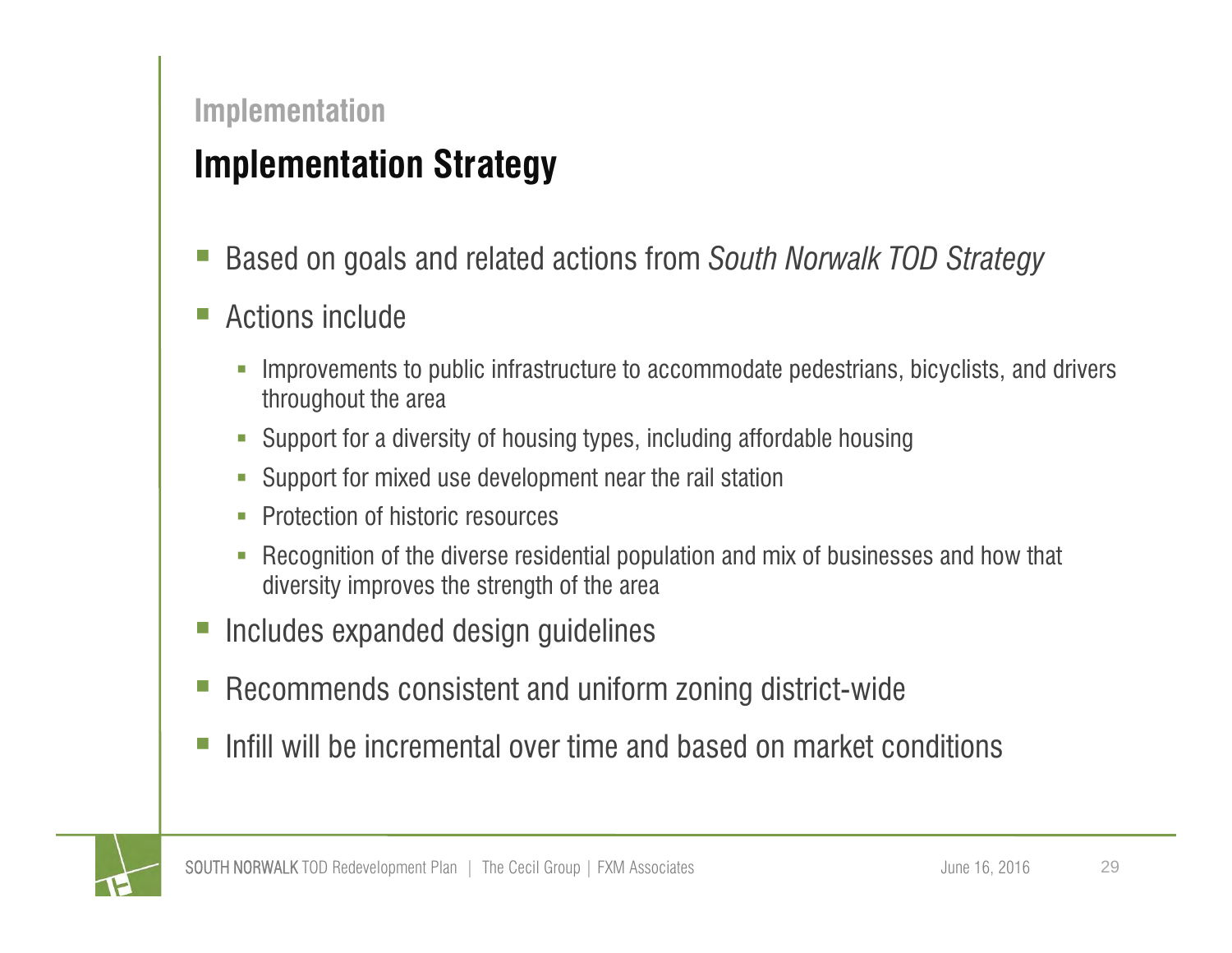# **Proposed Design Guidelines**

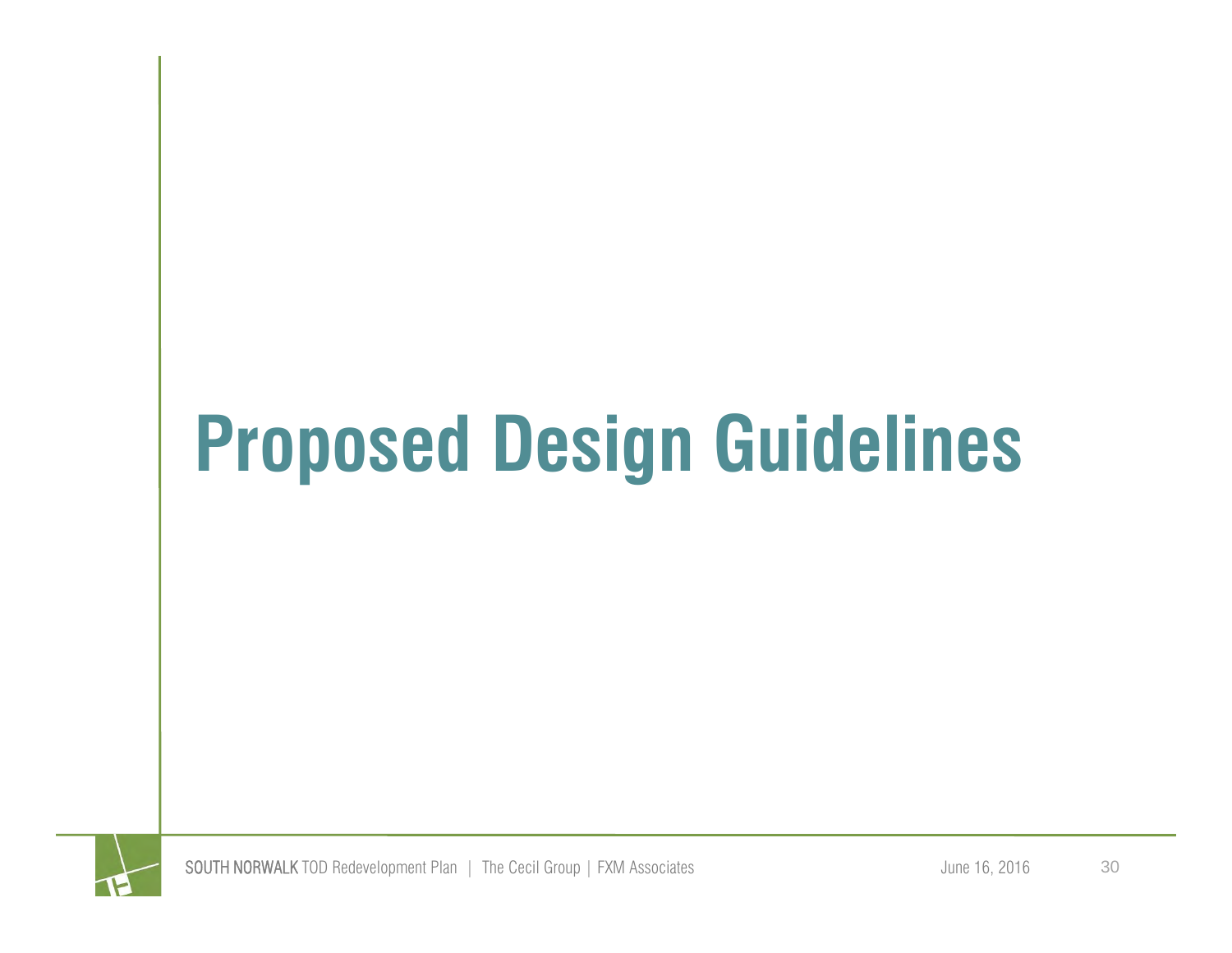#### **Design Guidelines**

### **Purpose of Design Guidelines**

- The design of new development must support the overall goals of the Redevelopment Plan
	- $\overline{\phantom{a}}$  New or renovated buildings must be sensitive to the existing building context of the TOD District
	- $\overline{\phantom{a}}$ Site improvements must reinforce an active public realm
	- $\overline{\phantom{a}}$  Site improvements on private sites must connect to the public circulation system for pedestrians, bicyclists, and vehicles
	- $\mathcal{L}_{\mathcal{A}}$  Public infrastructure changes must reinforce the pedestrian, bicycle, and vehicular links between the train station and the neighborhoods
	- $\mathbb{R}^n$  Within the flood plain, new development must respond appropriately to potential flood conditions
	- e<br>S Signage and lighting must be appropriate for their purpose and the context of the area
	- e<br>S Renovation of historic buildings must meet the Secretary of the Interior's *Standards for Rehabilitation*